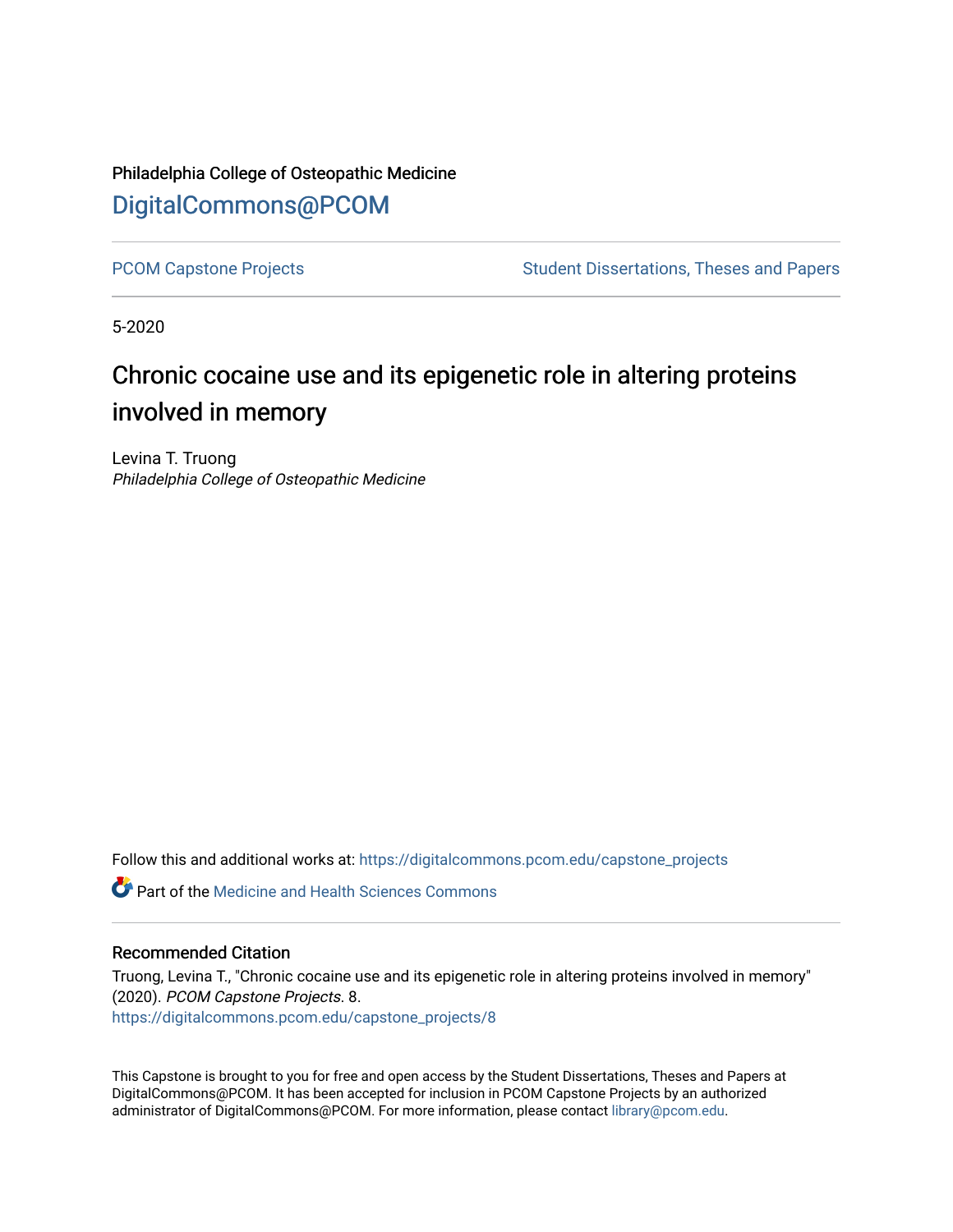Philadelphia College of Osteopathic Medicine Graduate Program in Biomedical Sciences School of Health Sciences

#### **Chronic cocaine use and its epigenetic role in altering proteins involved in memory**

A Capstone in Neurobehavioral Sciences by Levina T. Truong

Copyright 2020 Levina T. Truong

Submitted in Partial Fulfillment of the Requirements for the Degree of Master of Science in Biomedical Sciences, Neurobehavioral Sciences Concentration

May 2020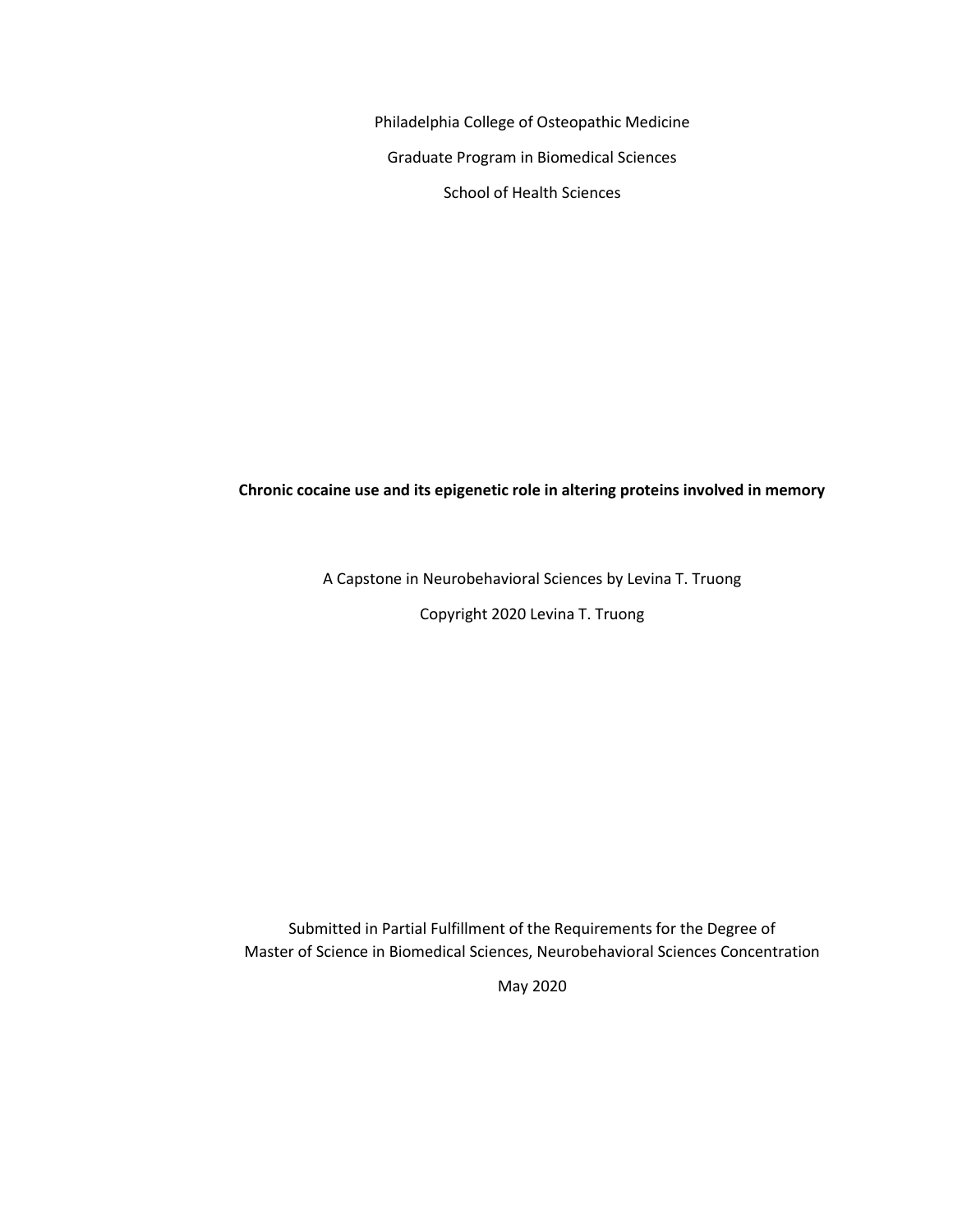### **ABSTRACT**

Chronic exposure to cocaine results in long-term changes in brain structure and function. Long-term changes are also seen on a microscopic level in terms of alterations in chromatin remodeling and gene expression. These cellular changes result in behavioral changes and can be passed onto the next generation. Heritable changes in gene expression is known as epigenetics and are due to modifications that alter chromatin structure allowing for changes in accessibility of a gene (Browne, Godino, Salery & Nestler, 2020). Despite advances in epigenetic research involving addiction, the mechanisms that underlie the switch from recreational use to addiction is still under much investigation. While environmental factors that put an individual at risk for drug addiction are just as important as genetic factors, a better understanding of how epigenetics plays a role may lead to better psychopharmacological treatment options and decrease the stigma that addiction is due to an individual's lack of morals or willpower if it is framed in the context of being a brain disorder. This review will explore the genes responsible for FosB/ΔFosB and G9a. These proteins are altered following cocaine use and play a role in augmenting drug-related memories. This augmentation in drug-related memories may increase the risk of relapse in an individual, which is a major hurdle in overcoming drug addiction. In addition, this review will explore potential treatments in drug addiction to reduce the health and social costs associated with this disease.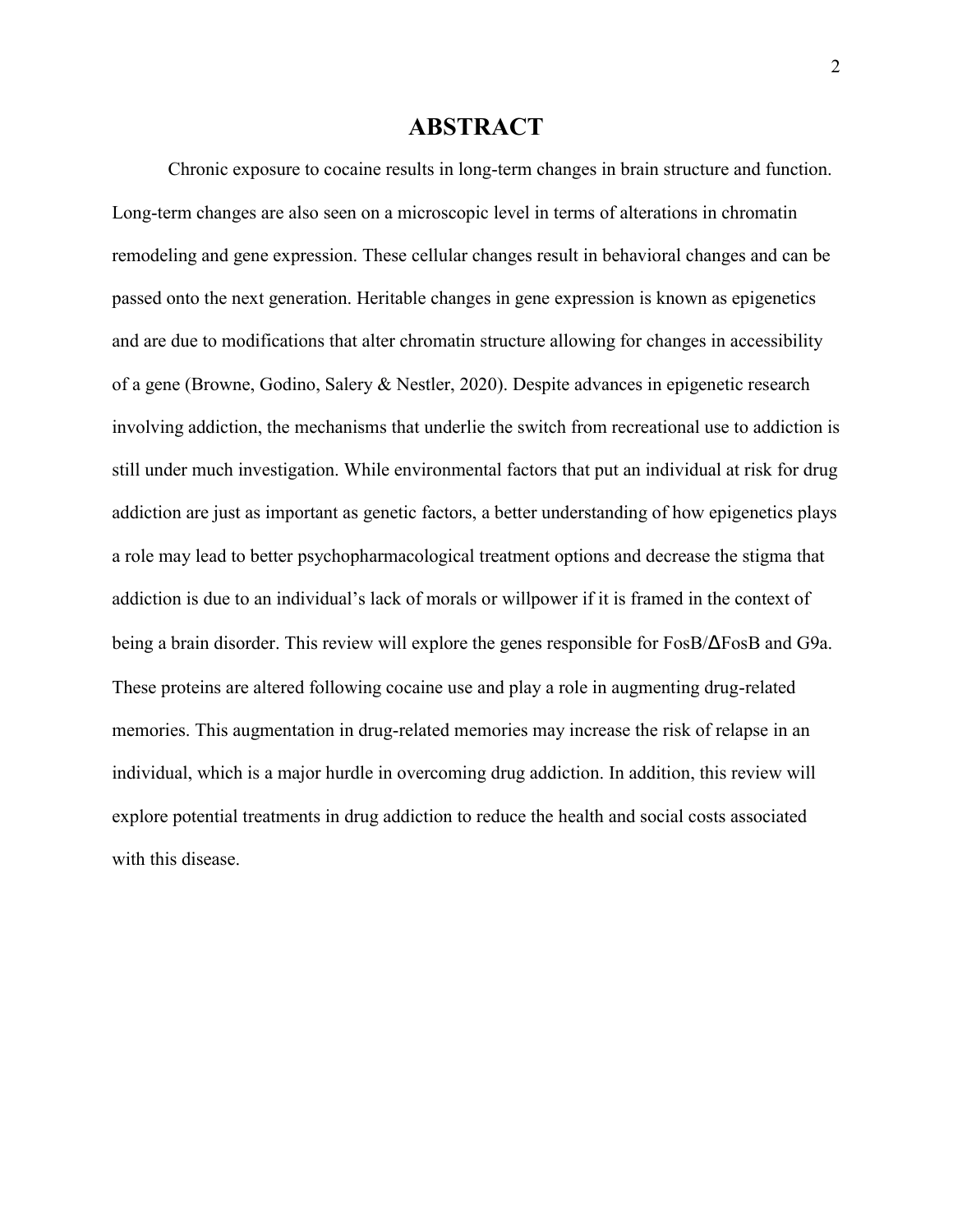## **BACKGROUND**

#### **Drug Addiction**

According to the National Institute of Drug Abuse report in 2017, 19.7 million Americans suffer from drug addiction (NIDA, 2017). Addiction is characterized by the inability to abstain from a drug despite previous attempts to do so and impacting your daily life in a negative way. Addiction may be associated with dependence. Physical dependence includes tolerance and withdrawal. Tolerance is having to take a higher dose of the drug after each subsequent use to achieve the same effect (American Addiction Centers, 2020). Withdrawal symptoms are negative physiological symptoms caused by cessation of a drug after chronic use (American Psychiatric Association, 2013). Withdrawal symptoms are different for every drug, but cocaine withdrawal is characterized by agitation, restlessness, anxiety, fatigue, increased appetite, depressed mood and suicidal thoughts. Psychological dependence includes obsession with obtaining and taking a substance as well as cravings. Relapse, returning to a substance after previous attempts to remain abstinent, is a common setback in the recovery of addiction. The risk of relapse may last a lifetime and can be triggered by places, people or things associated with drug use (American Addiction Centers, 2020). Repeated cocaine use promotes neural plasticity in brain regions involved in the reward pathway, leading to drug addiction (Luján, Castro-Zavala, Alegre-Zurano & Valverde, 2018).

#### **The reward pathway**

Repeated exposure to cocaine results in changes in the brain regions associated with the dopaminergic reward circuitry. These areas include but are not limited to the nucleus accumbens (NAc), ventral tegmental area (VTA), prefrontal cortex (PFC), the hippocampus, and the amygdala (Browne et al., 2020). This is known as the mesolimbic pathway which is involved in the reward pathway. The reward pathway builds motivation for survival which may include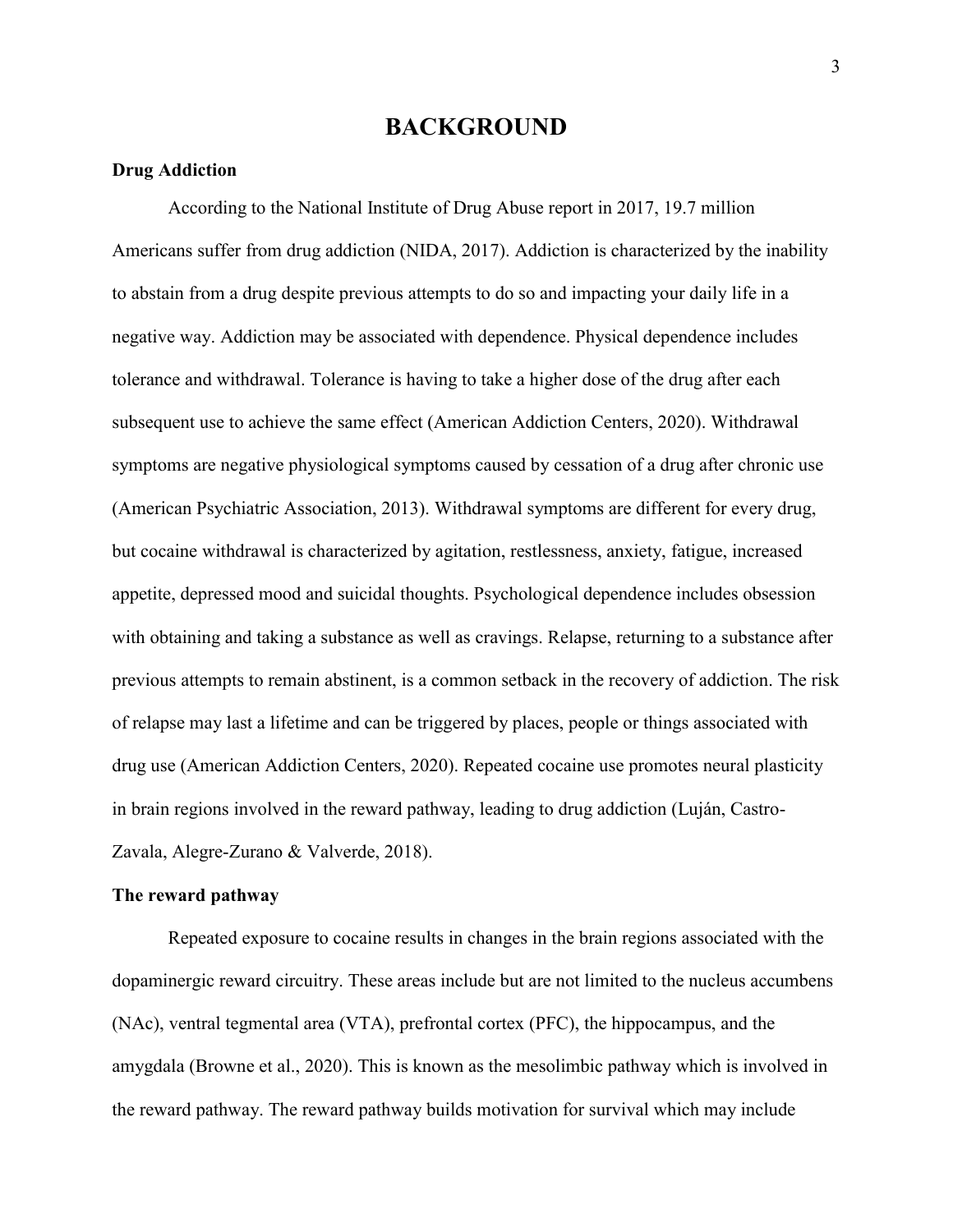object, stimuli or activity that have a positive value. Evolutionarily, it is important in reinforcing activities involved in reproduction and survival such as seeking sex and food. This pathway includes the VTA, which is responsible for motivation, and the NAc which is involved in the reinforcing effects of cocaine. Dopaminergic pathways from the VTA to NAc and from the VTA to the mPFC are central to reward circuitry (Hamilton & Nestler, 2019). Cocaine produces a buildup of dopamine in these regions. The amount of dopamine produced in the NAc due to cocaine exposure exceeds the natural amounts of dopamine produced during everyday activities, which produces the pleasurable effect associated with taking cocaine. Limbic structures such as the hippocampus and amygdala are important in this pathway as well. The hippocampus is involved in memory which helps us remember how we obtained a reward. The amygdala is thought to play a role in consolidation of the emotionally charged stimulus associated with a reward. In regard to addiction, these structures help us associate a drug with people, places and things. These drug cues may trigger cravings or relapse. Glutaminergic neurons from the PFC to the VTA act as a regulatory pathway. The PFC integrates information and is involved with selfcontrol. This pathway may be impaired in individuals struggling with addiction, making it harder to resist the cravings of a drug. GABAergic neurons from the NAc to the VTA are also involved in inhibiting the dopaminergic pathway and may also be impaired in addiction (Nestler, 2005).

#### **Epigenetics**

Epigenetics describes changes in DNA expression, but not changes in the DNA sequence itself. DNA wrapped tightly around proteins called histones make up chromatin. Chromatin is densely packed which allows for it to fit inside of the nucleus of a cell. There are two forms of chromatin. Euchromatin is loosely wound around histones which allows the transcriptional machinery easier access to DNA. This allows for DNA to be duplicated, undergo transcription to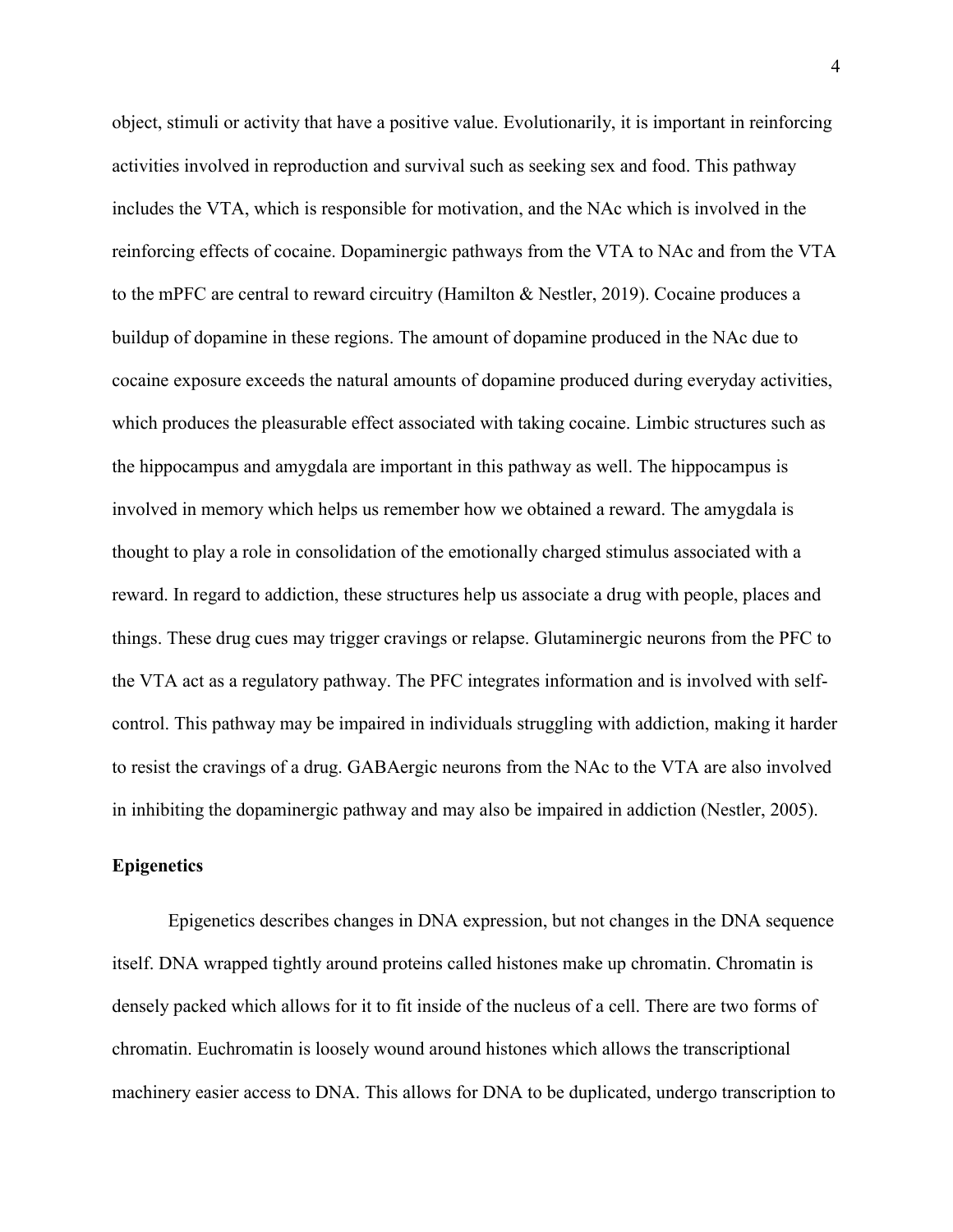become mRNA, and finally undergo translation to form protein. Heterochromatin, on the other hand, is tightly wound which gives the transcriptional machinery less access to the DNA, resulting in repression of a given gene. Post-translational modifications (PTMs) which as its name suggests, happens after translation has occurred, is a type of reversible epigenetic regulatory effect. The majority of PTMs occur on histones because they protrude outwards and are the most accessible. PTMs alter chromatin accessibility which lead to changes in gene expression. There are many types of PTMs, but acetylation and methylation are the most abundant PTMs involved in cocaine exposure. In general, acetylation is associated with euchromatin while methylation is associated with heterochromatin. However, it is important to note that there are some exceptions to this rule. Histone acetyltransferases (HATs) acetylate histones while histone deacetylases (HDACs) take the acetyl group off histones. Methylation is catalyzed by DNA methyltransferases (DNMTs). PTMs are put on histones via writer enzymes, are interpreted via reader proteins and can be removed via eraser enzymes. It is a combination of these writer, reader and eraser proteins that regulate the expression of a given gene (Hamilton  $\&$ Nestler, 2019).

Repeated cocaine use results in differing expressions of proteins involved in the reward pathway which may perpetuate drug-related behaviors leading to addiction. While various brain areas are altered following chronic cocaine-use, this review will explore the mechanisms in which brain regions responsible for memory are altered. The proteins altered following chronic cocaine-use are FosB/ΔFosB (Hamilton & Nestler, 2019) and G9a (Maze et al., 2010). The increase of these proteins following cocaine-use are altered through epigenetic mechanisms and enhance the memory of drug-associated cues. Pharmacological treatments that impair memory of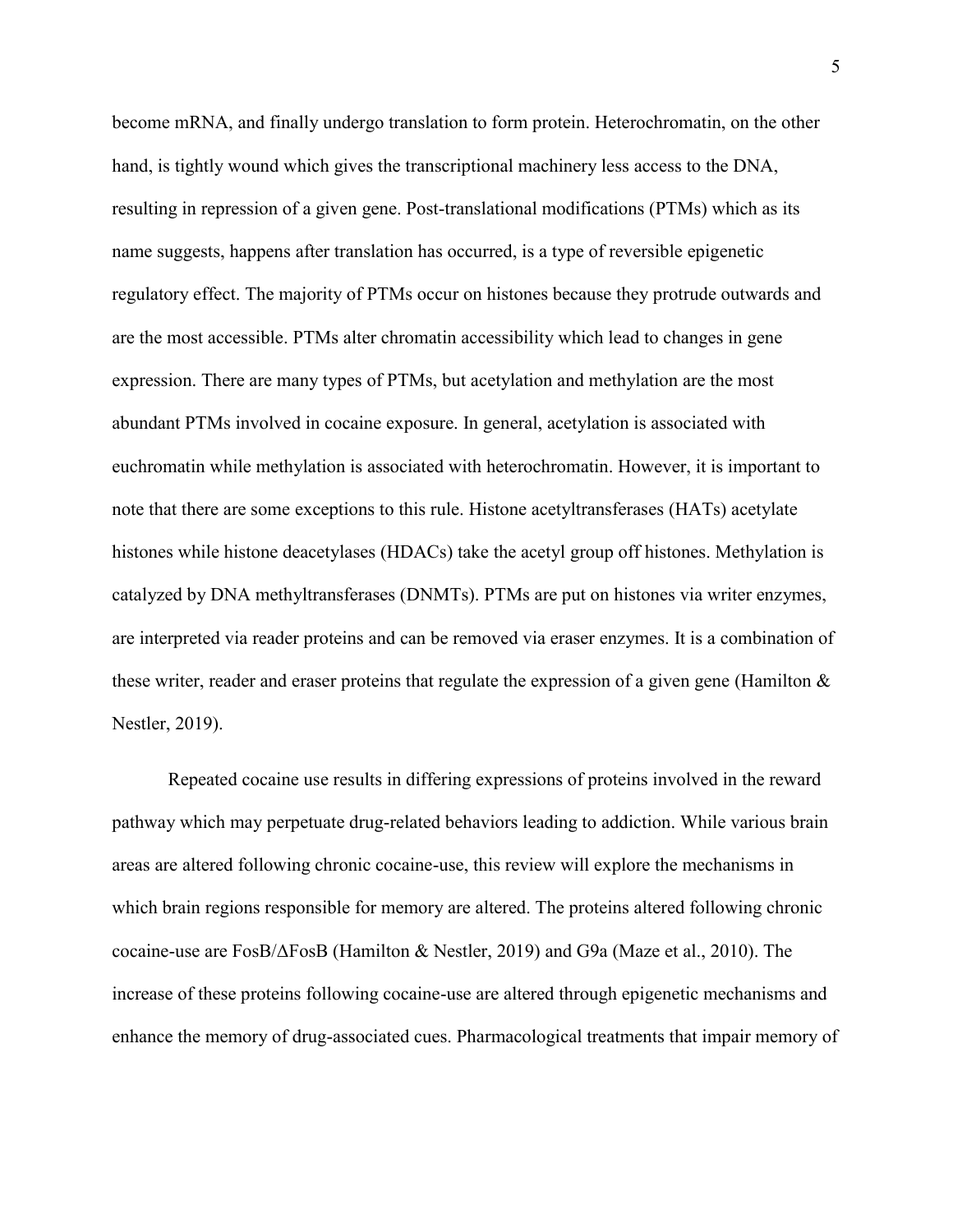drug-associated cues in addicted individuals may be promising treatments in helping to overcome relapse.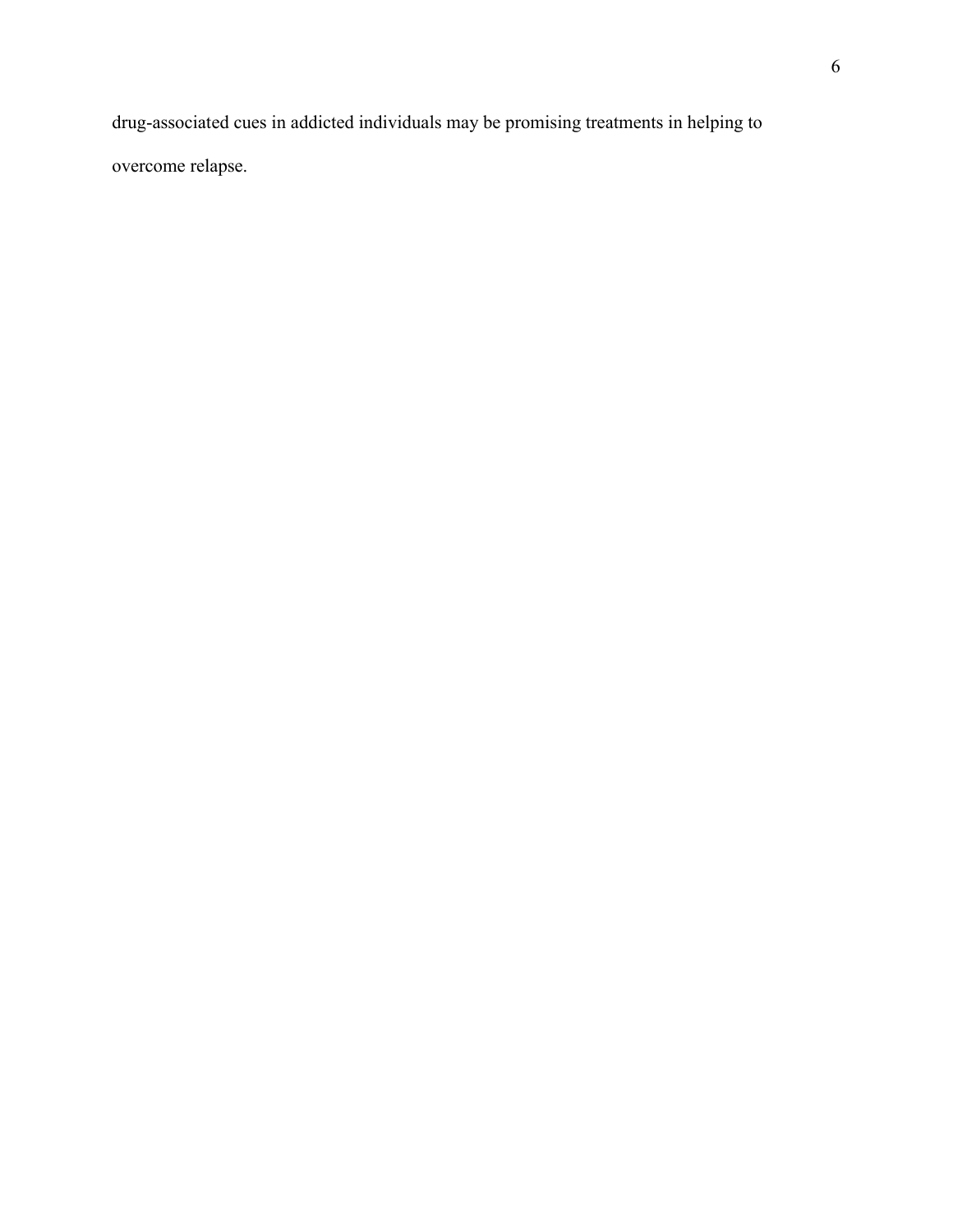# **PROTEINS IVOLVED IN MEMORY SUBJECTED TO EPIGENETIC REGULATION FOLLOWING COCAINE USE**

#### **ΔFosB upregulation in the hippocampus is important for cocaine-related learning**

ΔFosB is a splice variant of FosB and is a transcription factor that plays a role in addiction. ΔFosB is harder to degrade and has a longer half-life than FosB (Gajweski et al., 2019). While ΔFosB is normally present in small quantities in the NAc and other brain regions involved in addiction, chronic exposure to cocaine results in an increase of ΔFosB. Overtime, ΔFosB accumulates and remains increased even after weeks of not taking cocaine. Mice with elevated ΔFosB exhibit behaviors similar to addictive behaviors seen in humans (Nestler, 2005). One study found that ΔFosB alters hippocampal synapses and this has an effect on spatial learning (Eagle et al., 2015). Gajewski et al. wanted to examine how chronic cocaine exposure induces changes of ΔFosB, specifically in the hippocampus (2019). In addition, they also wanted to examine what epigenetic modifications are responsible for this induction. The researchers exposed mice to cocaine (20mg/kg) for 30 minutes a day for 10 days via an intraperitoneal injection. They also had a control group that was given saline. They found that mice given cocaine had an increase in FosB and ΔFosB in the ventral and dorsal hippocampus. More specifically, there was an increase in the number of neurons expressing FosB and ΔFosB in the CA1 region of both the ventral and dorsal hippocampus (Gajewski et al., 2010).

To see whether this increase in FosB isoforms had an impact on memory, researchers used a viral vector, adeno-associated virus (AAV) to express green fluorescent protein (GFP) and ΔJunD. GFP allows you to see a specific protein, while ΔJunD binds to ΔFosB to silence it. As a control, the used AAV-GFP to look at the amount of ΔFosB protein. To test memory, a novel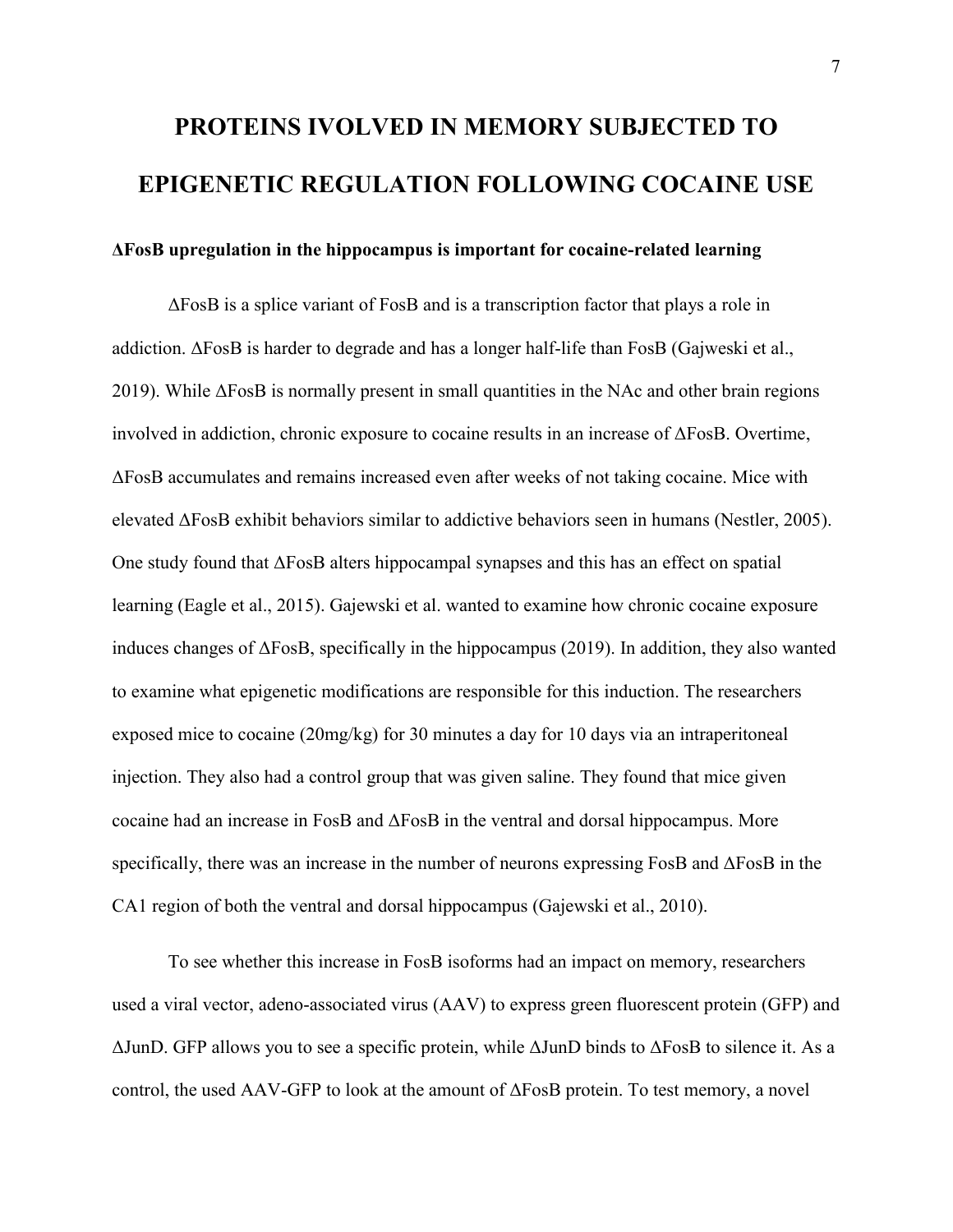object recognition paradigm was used. Mice were exposed to two identical objects in a trainingarena. Twenty-four hours later, mice were put back into the arena where one of the objects was replaced with a different object. If mice were to display long-term memory, you would expect them to explore the new object since rodents have an innate curiosity for novel things. Mice expressing AAV-ΔJunD showed impairment in memory as observed by their equal preference for both objects. In comparison, mice expressing AAV-GFP showed more preference for the novel object, indicating intact memory. In addition, researchers tested conditioned place preference on these mice. Conditioned place preference observes the association and preference a rodent makes to a specific area where a positive stimulus was introduced, in this case, cocaine. This indirectly tests drug efficacy (Bardo & Bevins, 2000). They found that mice expressing AAV-ΔJun had decreased conditioned place preference, while AAV-GFP mice had increased place preference. Next, researchers used chromatin immunoprecipitation (ChIP) to see if the increase in ΔFosB in cocaine exposed mice was due to an epigenetic modification (Gajewski et al., 2010). They looked at H3K9me2 since this epigenetic modification has been shown to be responsible for an increase in ΔFosB in the NAc (Damez-Werno et al., 2012). They found a decrease in H3K9me2 at multiple sites along the FosB promoter (Gajewski et al., 2010). Taken together, these results suggest that chronic cocaine exposure leads to an increase in FosB and ΔFosB in the ventral and dorsal regions of CA1. This increase is important for memory including spatial memory, which could contribute to perpetuate drug-seeking behaviors and relapse. In addition, results suggest that a decrease of H3K9me2 at the FosB promoter is responsible for the increase in ΔFosB seen in mice exposed to cocaine.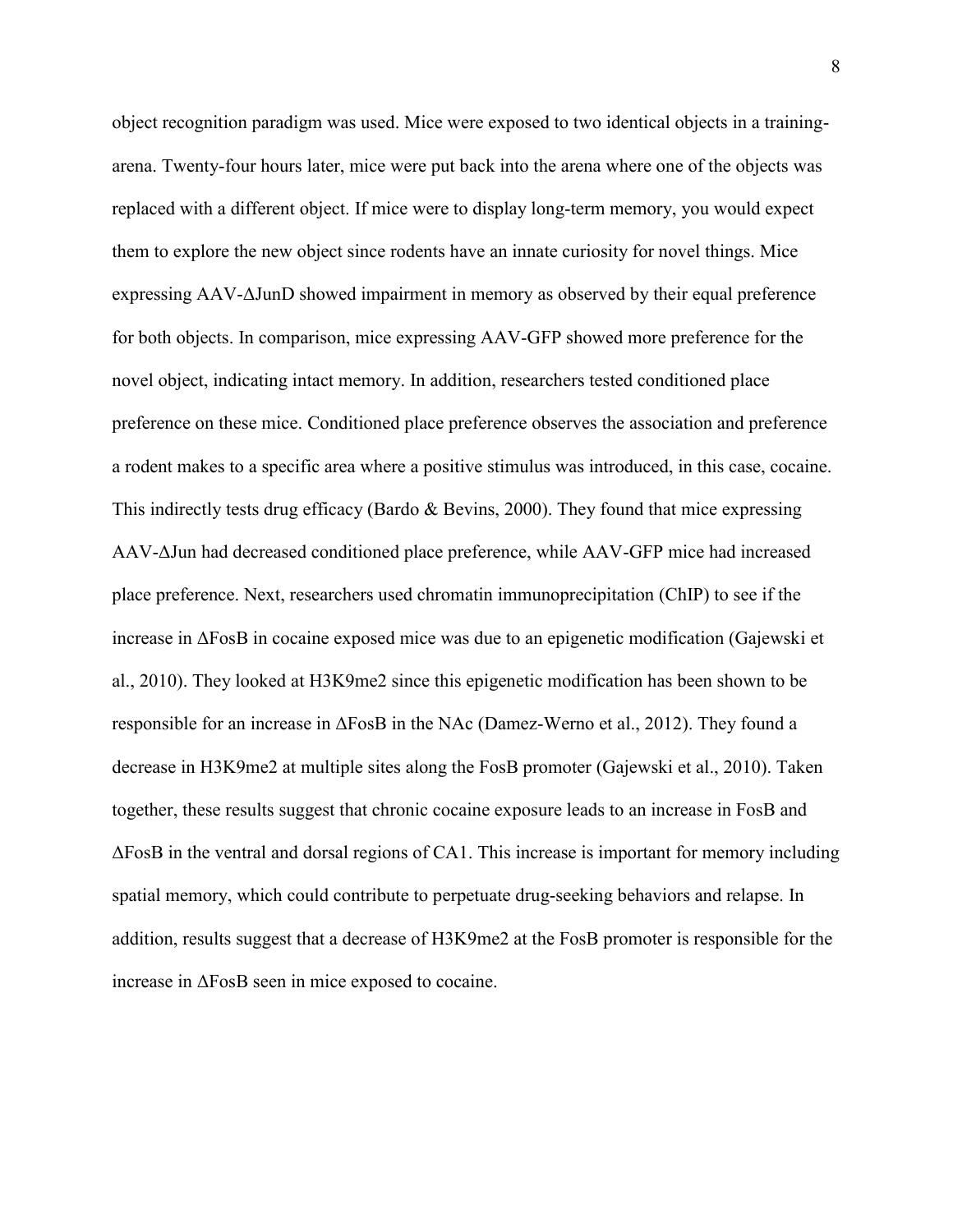#### **Reduction of G9a activity in the NAc increases conditioned placed preference**

Repeated exposure to cocaine has shown to decrease H3K9 methylation at specific gene promoters in the NAc (Renthal et al., 2009). Maze et al. found that G9a and G9a-like protein (GLP) are two enzymes that catalyze the methylation at H3K9 (2010). They wanted to know the significance of G9a repression after repeated exposure to cocaine. Since ΔFosB has been shown to be increased in the NAc following cocaine exposure, they wanted to see if ΔFosB induction influenced H3K9 methylation and G9a expression. They used mice bred to have increased ΔFosB and found reduced H3K9 methylation as well as reduced G9a expression in the NAc. In support of this finding, mice injected with AAV-ΔFosB showed decreased levels of G9a in the NAc. To further assess the role of G9a, mice were injected with herpes simplex virus (HSV) vector expressing G9a in the NAc to overexpress this protein. GFP was used as a control. They observed conditioned place preference and found that HSV-G9a mice had a decreased preference for cocaine as compared to controls. In addition, mice who were injected with AAV-Cre to knockdown G9a in the NAc showed increased conditioned place preference for cocaine (Maze et al., 2010).

Researchers also wanted to look at the role of G9a in dendritic spine density in the NAc since chronic cocaine use has been shown to increase dendritic spine density in the medium spiny neurons in the NAc. They found that following repeated exposure to cocaine, there was decreased G9a binding and decreased methylation at H3K9 at gene promoters involved in dendritic spine plasticity, leading to an increase in dendritic spine density. Next, they injected mice with either HSV-GFP or HSV-G9a following repeated cocaine exposure to see if the increase in dendritic spine density could be blocked by overexpression of G9a. Overexpression of G9a alone was not enough to decrease dendritic spine density, so this effect must be mediated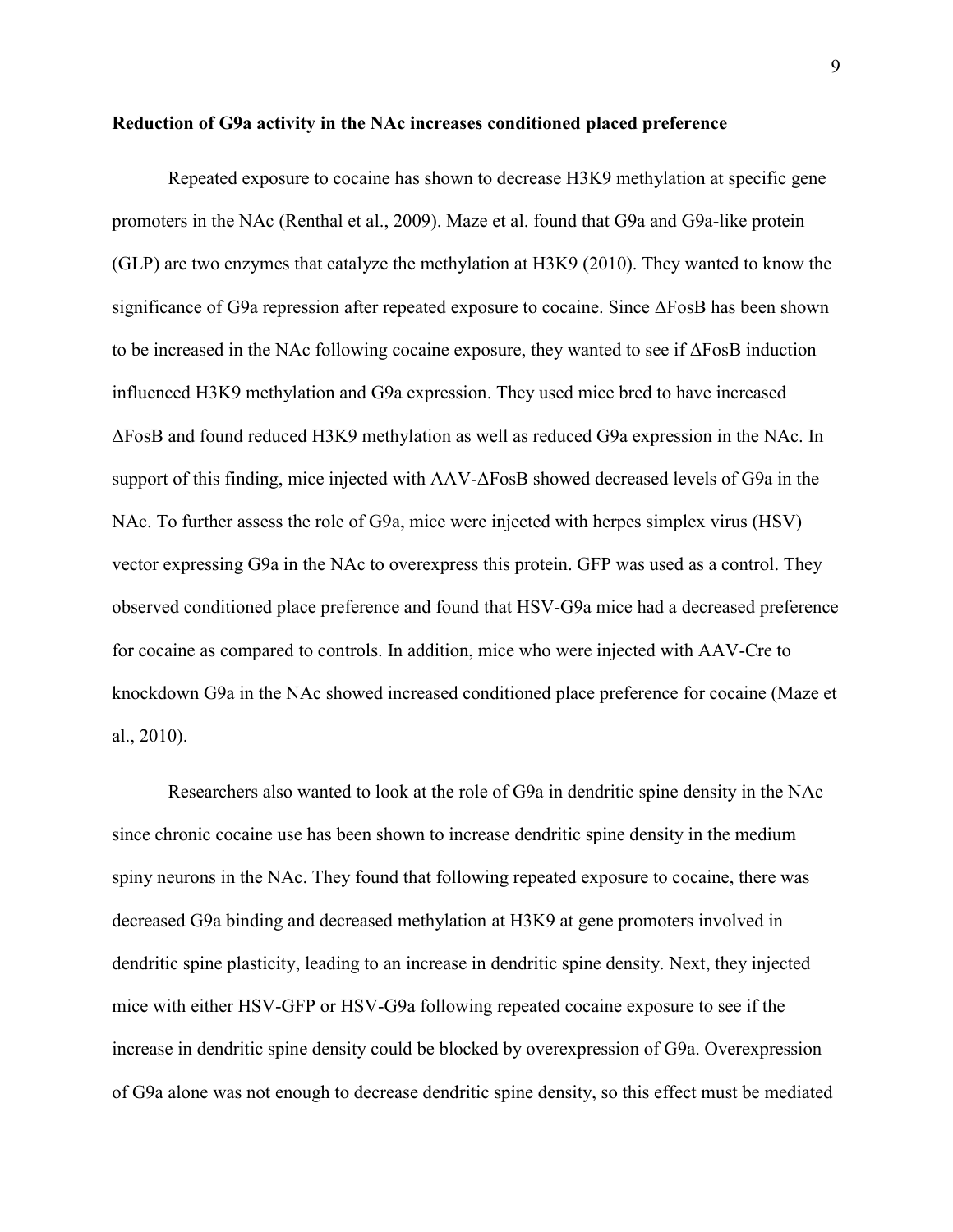by ΔFosB. To examine the interactions between ΔFosB and G9a, they used transgenic mice overexpressing ΔFosB that showed decreased G9a and H3K9me2. They found decreased G9a binding at genes involved in dendritic spine plasticity leading to increased density. Further, they found that AAV-ΔJunD mice blocked increase spine density following repeated cocaine exposure. They also found that in response to chronic cocaine exposure, G9a expression was suppressed and G9a binding to the FosB gene was decreased. As a result, these mice showed increased NAc spine density. In response to acute cocaine administration, G9a levels and its binding to the FosB gene increase. This data suggests that this works as an autoregulatory loop where G9a limits induction of ΔFosB at first, but as ΔFosB accumulates with chronic cocaine use, G9a is repressed (Maze et al., 2010). Taken together, these results show that chronic cocaine use results in an increase in ΔFosB in the NAc which is responsible for decreasing the activity of G9a, thus decreasing H3K9 methylation in this region. In addition, decreased G9a binding to the FosB gene after cocaine use promotes cocaine preference through genes known to regulate dendritic plasticity. However, overexpression of G9a alone is not enough to decrease dendritic spine density in the NAc and must be mediated by ΔFosB. Furthermore, the difference in G9a activity in response to acute cocaine administration versus chronic may further illustrate the molecular switch from drug abuse to addiction.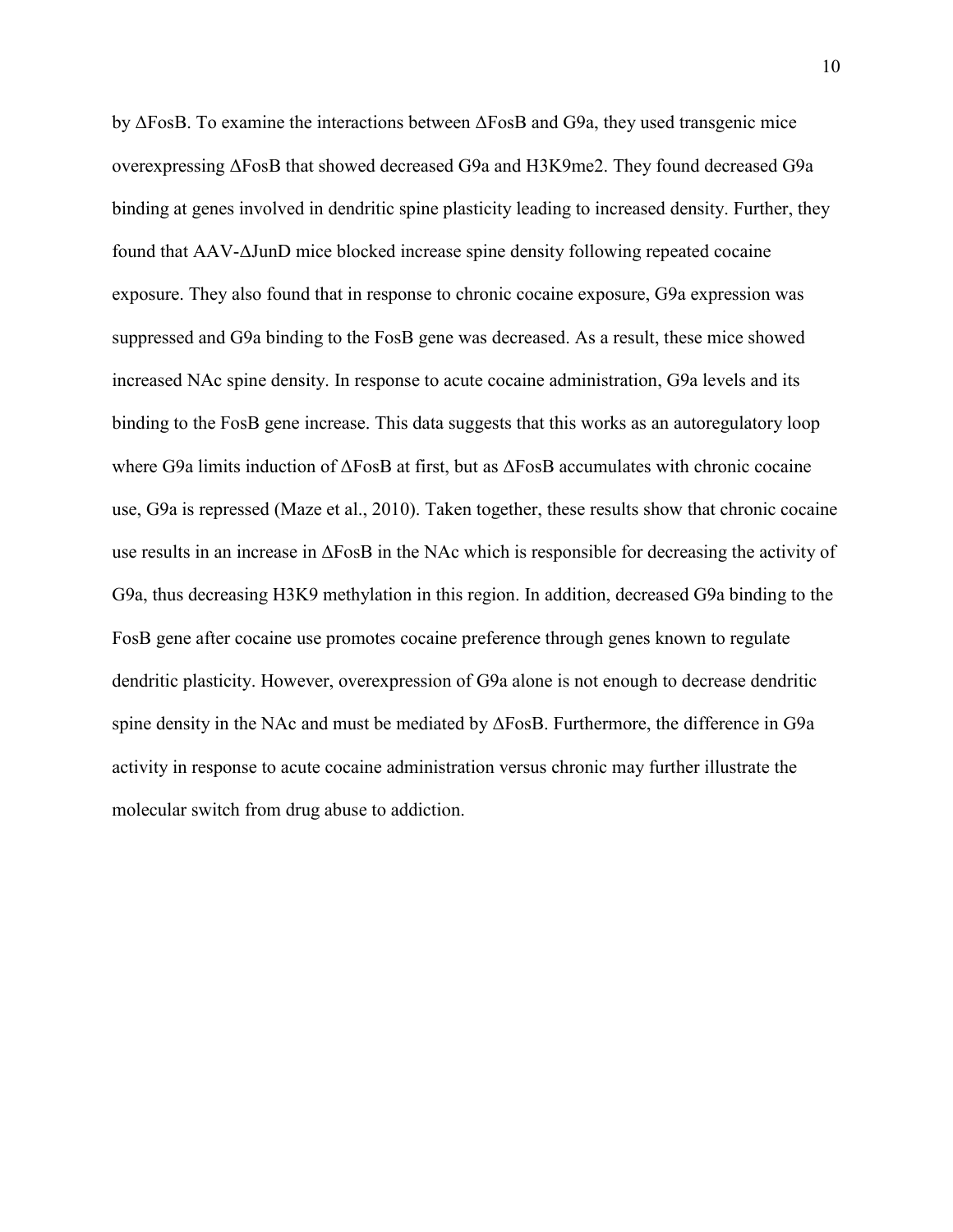## **POTENTIAL TREATMENT OPTIONS**

#### **The importance of treating drug addiction**

It is no doubt that the opioid epidemic has been a significant contributor to overdose deaths since its increased prescription for pain management in the 1990's (CDC, 2020). In 2017, the opioid epidemic was declared a public health emergency. Cocaine use disorder is a significant risk factor for opioid use disorder. If taken together, these drugs increase the risk of respiratory depression leading to death. The number of deaths involving cocaine has been on the rise since 1999 and rose 60% after 2010 (McCall Jones, Baldwin & Compton, 2017). This increase in overdose deaths corresponds with the second wave of the opioid epidemic, when heroin and synthetic opioid use were on the rise and there was an increase in illicit fentanyl production (CDC, 2020). Data indicates that individuals using cocaine alongside fentanyl are especially at high risk for overdose due to opioid-induced respiratory depression (Klar et al., 2016).

Drug abuse and addiction put an individual at risk for a wide range of both mental and physical health problems. Cocaine use puts an individual at risk for issues such as STDs, HIV, cognitive impairment, cardiovascular disease and premature mortality (Butler, Rehm & Fischer, 2017). Drug addiction is not only a public health burden to patients, but also to society. The cost of treatment for drug addiction would be much less expensive than the \$600 billion dollars spent annually trying to reduce the associated healthcare and social costs of drug addiction (CDC, 2020). Therefore, having successful treatment options would be beneficial in reducing economic costs. Current treatment options include behavioral therapy and medication but have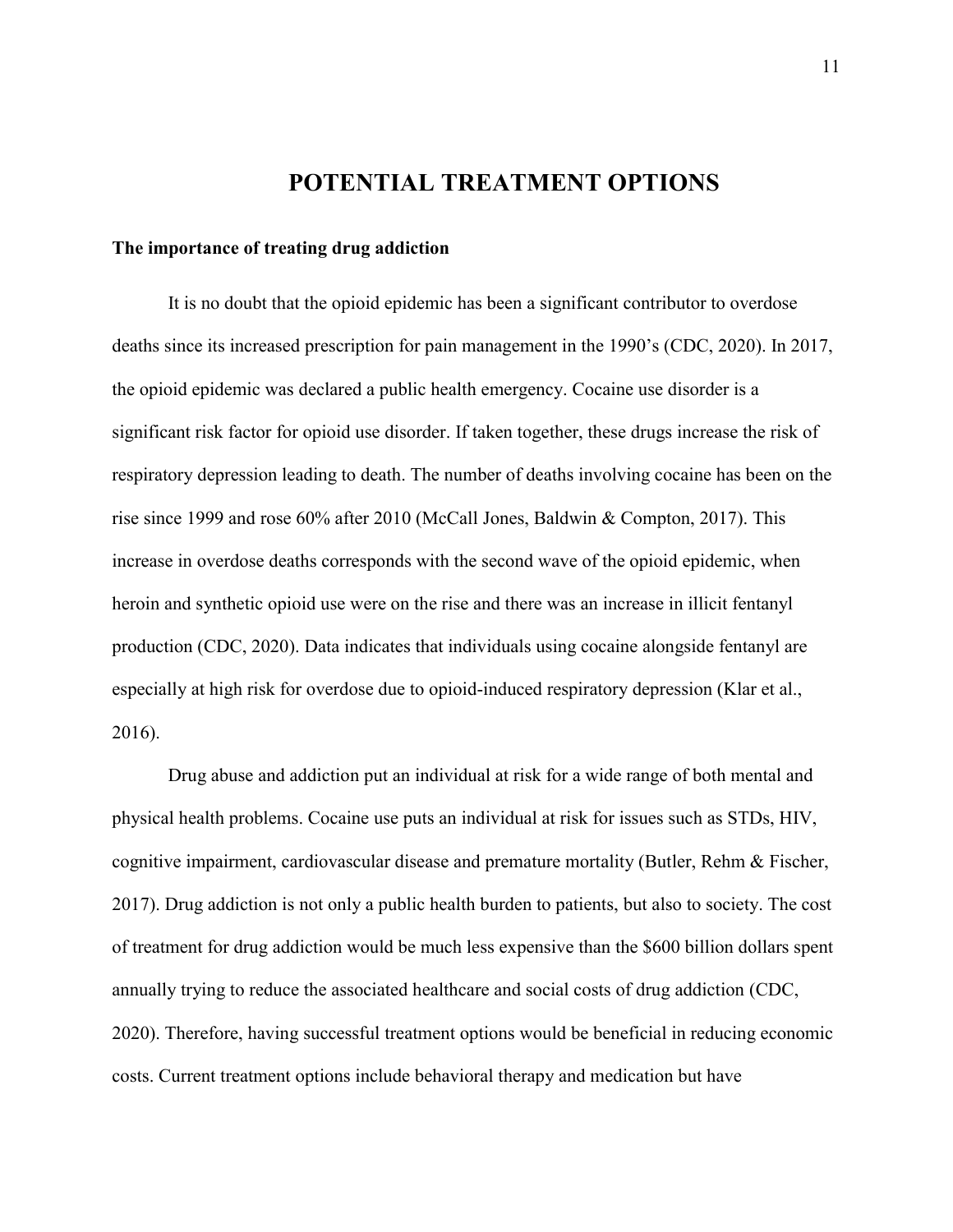approximately a 30% success rate. Relapse rates for drug addiction are 40-60% and are comparable to other chronic illnesses such as hypertension and asthma (NIDA, 2018). While relapse in an individual with drug addiction does not indicate that treatment is failing, pharmacotherapy targeting mechanisms that underlie relapse may be beneficial in increasing the success rate of treatment options when used in combination with current treatment options. Since relapse is triggered when an individual is exposed to drug-associated cues, successfully interfering with memory to weaken cocaine-associated memories in users would be a promising form of treatment.

#### **Impairing reconsolidation of a cocaine-cue memory through a HAT inhibitor**

The lateral nucleus of the amygdala (LA) is important for forming and storing cocainecue memories (Rich, Huang & Torregrossa, 2019). Interfering with signaling cascades in this region has shown to impair the ability to form and store cocaine-related memories (Wan, Torregrossa, Sanchez, Nairn & Taylor, 2014). Extinction and reconsolidation are two processes that can modify existing memories. Extinction is the process in which a conditioned stimulus (cocaine-cue) is present without the unconditioned stimulus (cocaine). In this way, a new memory is formed where the conditioned stimulus no long stimulates a conditioned response (pressing a lever to receive cocaine). It is important to note that spontaneous recovery can happen after extinction. Spontaneous recovery is the process by which conditioned response can be observed after extinction of a conditioned stimulus. Reconsolidation of a memory is when a memory enters a destabilized state after consolidation. This destabilized state allows memories to be updated with new information to strengthen or weaken the memory before being restabilized (Monsey, Ruiz & Taylor, 2020). Impairing the reconsolidation of cue-memories in animals has shown to be successful (Lonergan et al., 2015; Saladin et al., 2013; Sorg, 2012).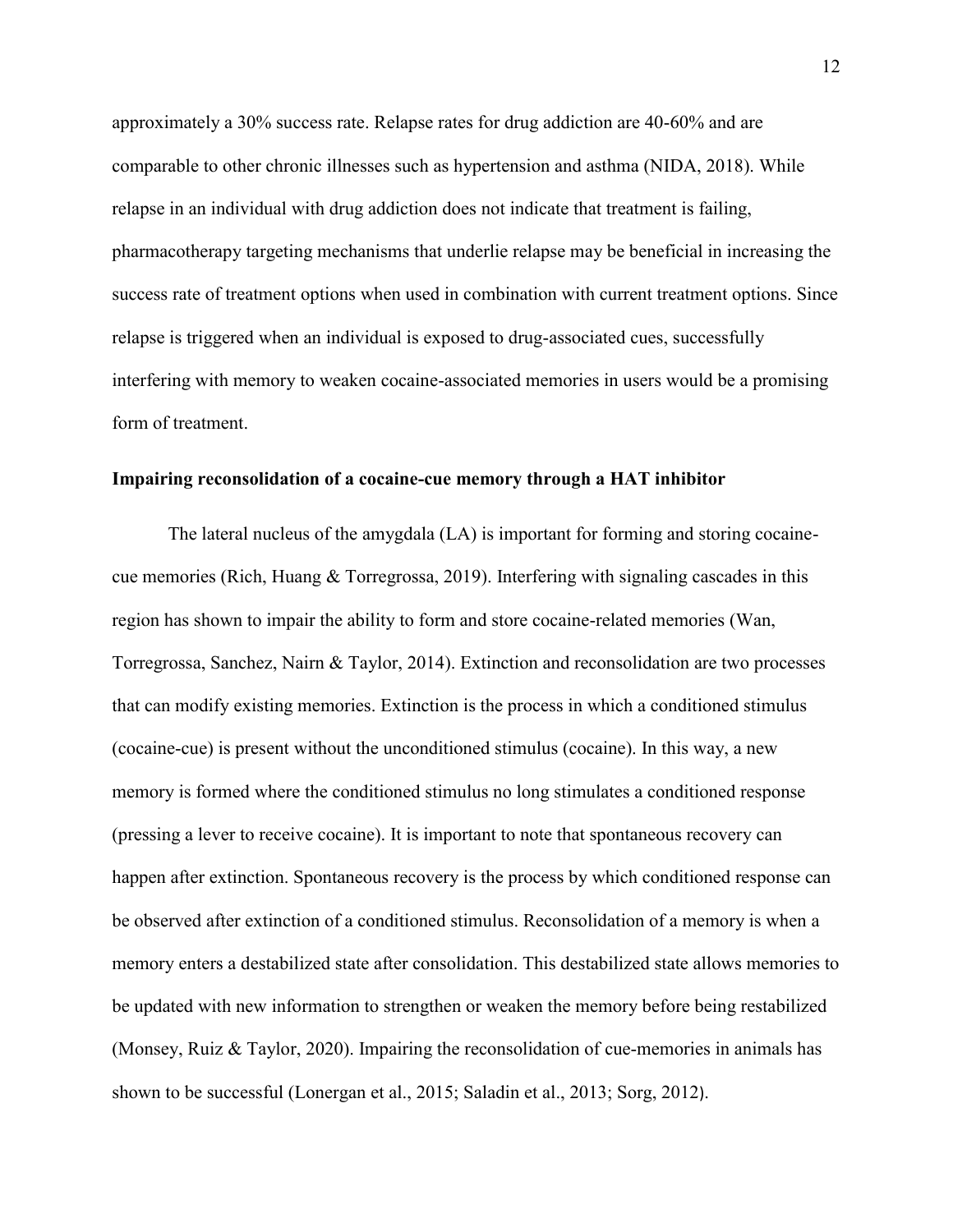Garcinol is a HAT inhibitor of p300/CREB-binding protein (CBP) and p300/CBP associated factor, which have been shown to play important roles in reconsolidating auditory fear memory. Garcinol modulates epigenetic processes in the LA and impairs memory reconsolidation as a result (Maddox, Watts, & Schafe, 2013). Therefore, Monsey et al. wanted to explore the effect garcinol on memory specific to cocaine cues (2020). To explore garcinol's effect on cocaine cues, adult male rats were put in a chamber with an active and an inactive lever. The active lever administered cocaine along with a cue light and tone shortly after. The inactive lever did not administer cocaine or cues. Rats self-administered cocaine for one-hour sessions for 12 days. Following self-administration, rats underwent extinction for eight days where pressing either lever resulted in nothing. They underwent a reactivation session 24 hours later where they were put into a novel chamber that smelled like lemon, had different lighting and different floor textures so that the rat would not associate cocaine-cues with the new environment. Rats were presented with cocaine cues three times without any levers present. Rats were then given garcinol or vehicle intracranially into their LA (intra-LA) and were returned to their original chamber 24 hours later for a cue reinstatement test. Results showed that rats given garcinol intra-LA pressed the active lever less during reinstatement as compared to rats given vehicle. There were no significant differences in lever presses between the garcinol or vehicle group during acquisition or extinction (Monsey, Ruiz & Taylor, 2020).

To test whether reactivation of cocaine-cue memories is needed for garcinol to properly reconsolidate memories to impair cocaine-cue memories, researchers had a no reactivation group. The rats underwent self-administration, extinction, and reinstatement as described above. Compared to the reactivation group, the no reactivation group were still put in a novel chamber 24 hours after extinction, but the difference is that they were not presented any cues. One hour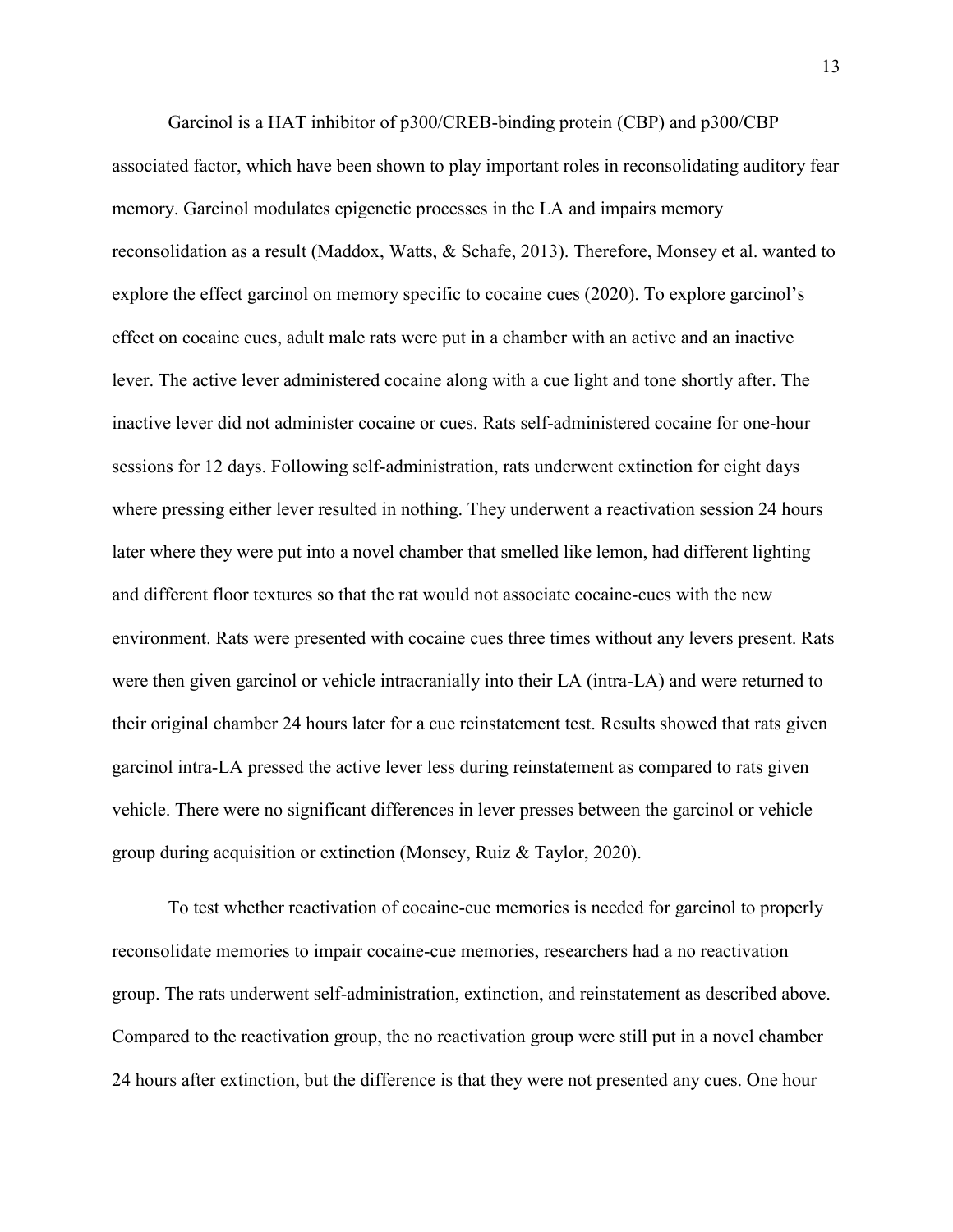after this session, rats received garcinol or vehicle. The cue reinstatement test showed that there were no differences between the rats who were given garcinol or vehicle. This suggests that reactivation in combination with garcinol is important for impairing cocaine-associated memories (Monsey, Ruiz & Taylor, 2020).

Arc and Egr-1 are immediate early genes (IEGs) that have been shown to be important for memory reconsolidation. Rats underwent reactivation and no reactivation and were systemically administered garcinol or vehicle. Thirty minutes after reactivation or no reactivation, rats were sacrificed, and researchers used RT-qPCR to look at Arc and Egr-1 in the LA. Results showed that rats who underwent reactivation and were given garcinol showed a significant decrease in the mRNA of both IEGs as compared to rats who received vehicle. Rats who underwent no reactivation showed no differences between garcinol or vehicle groups. These results suggest that systemic administration of garcinol after reactivation decreases IEG expression, leading to impaired cocaine-associated memory due to the decrease in lever presses seen in garcinol reactivation groups (Monsey, Ruiz & Taylor, 2020).

Since garcinol is a HAT inhibitor of CBP/p300 and PCAF and previous studies have shown that CBP/p300 is responsible for acetylating lysine residues 18 and 27 at histone 3 (H3K18 and H3K27) (Jin et al., 2011). Researchers wanted to see if this would be decreased following garcinol administration after reactivation. To do this, rats were sacrificed 90 minutes after either memory reactivation and no reactivation then a western blot was performed on the LA. Levels of acetylation of H3K27 were significantly reduced in rats receiving garcinol after reactivation as compared to vehicle, but acetylation of H3K18 did not show a significant difference between the groups. There were no significant differences between the garcinol or vehicle group in the no reactivation group. This suggests that garcinol specifically reduces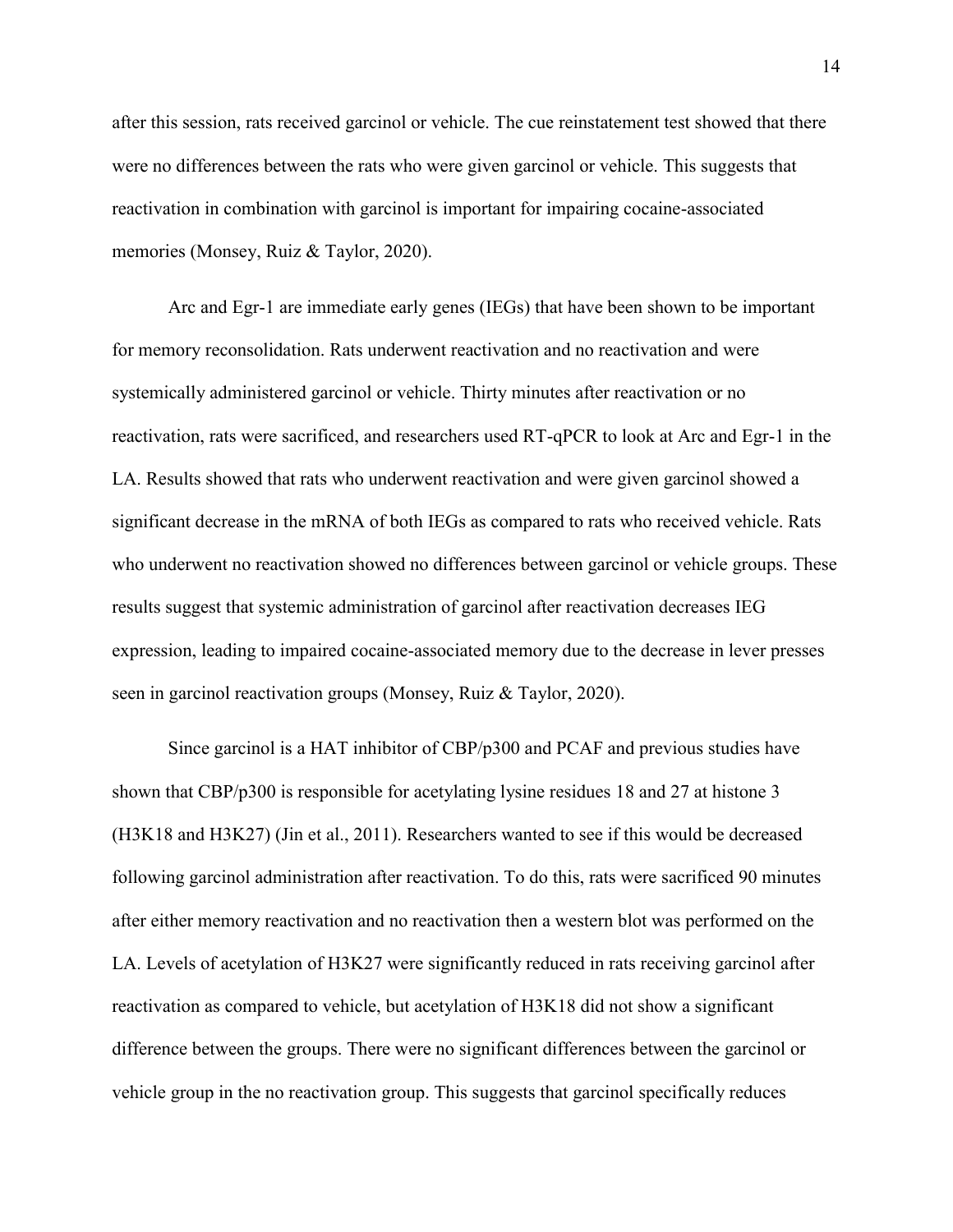acetylation at H3K27 which has shown to be important for memory (Monsey, Ruiz & Taylor, 2020).

To see if they could bidirectionally regulate reinstatement, researchers used trichostatin A (TSA), a HDAC inhibitor. One group was given systemic administration of garcinol or vehicle intraperitoneally 30 minutes after reactivation and were given an additional injection of TSA or vehicle 15 minutes later. Results show that rats given vehicle and TSA had an increase in total active lever presses as compared to rats who were given just vehicle. Rats who were given garcinol and then vehicle had a decrease in total active lever presses as compared to rats who were given garcinol and then TSA (Monsey, Ruiz & Taylor, 2020). This suggests that TSA can allow for reinstatement of a memory even after given garcinol, showing that reinstatement can be regulated bidirectionally and that histone acetylation is an important regulator for cocaineassociated memories.

#### **The use of glucocorticoid antagonists to impair memory**

Exposure to drug-related cues can precipitate increases in glucocorticoids (Sinha, Fuse, Aubin & O'Malley, 2000). Glucocorticoids play an important role in memory and regulate the motivation to seek and take cocaine (Stringfield, Higginbotham & Fuchs, 2016). The basolateral amygdala (BLA) is comprised of glucocorticoid receptors and has been shown to have a role in contextual memory reconsolidation, promoting subsequent cocaine-seeking behavior (Fuchs, 2005). Thus, Stringfield et al. wanted to investigate the role of glucocorticoids in drug contextinduced cocaine seeking behavior (2016). To do this, male rates underwent surgery to have catheters implanted into their right jugular vein as well as cannulas placed into the BLA or the posterior caudate putamen (pCPu). The pCPu group was used as a control to look at the specificity of BLA's role in drug context-induced cocaine seeking behavior. Rats were trained to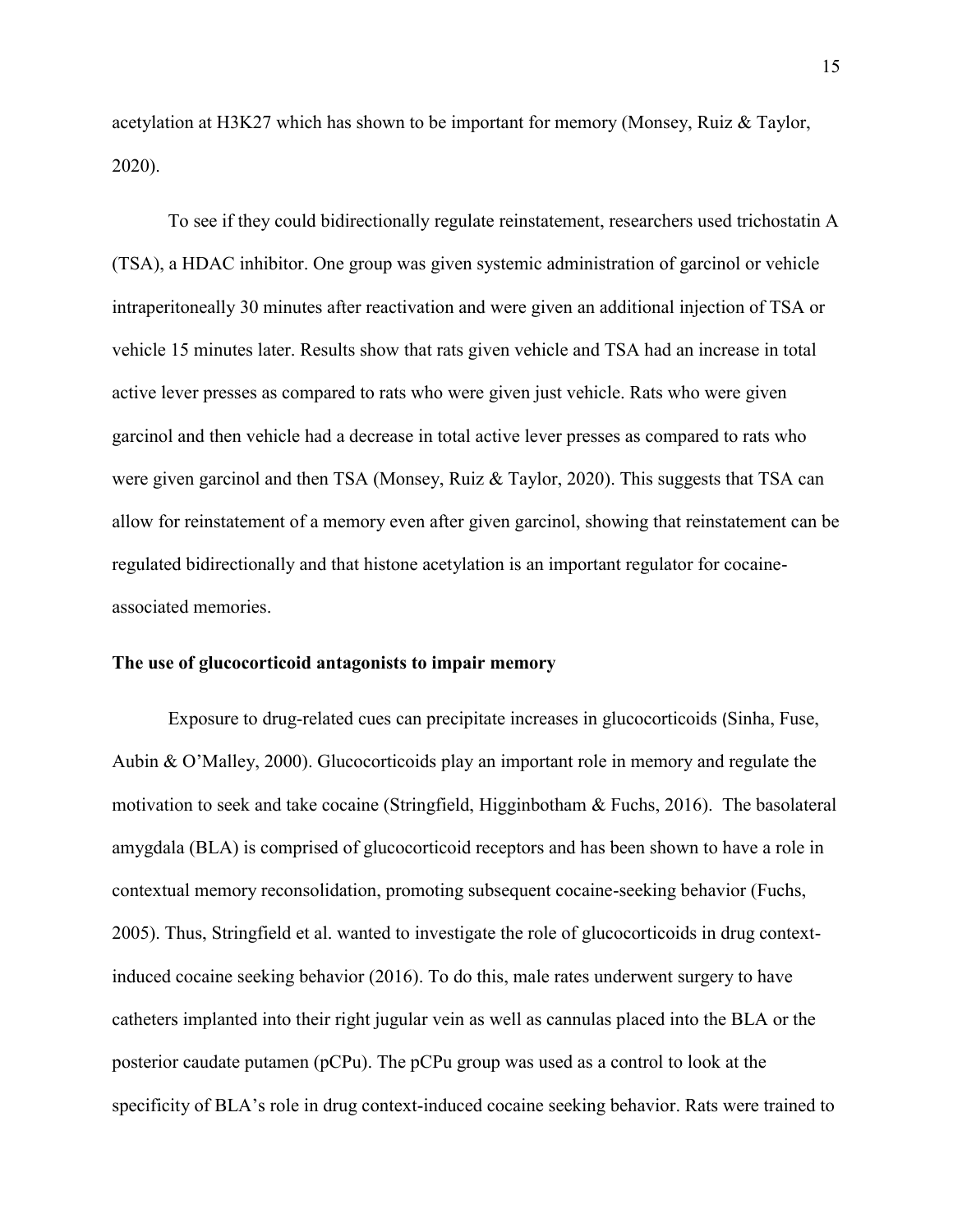self-administer cocaine using a lever for two-hour sessions. Training occurred in two distinct environments: Context 1 had a red house light, intermittent pure tone, pine-scented air freshener and wire mesh flooring while context 2 had an intermittent white stimulus light above the inactive lever, a continuous pure tone, vanilla scented air freshener and a ceramic tile. Rats underwent extinction training in the context that they did not self-administer cocaine in. For example, if a rat self-administered cocaine in context 1, they underwent extinction in context 2. For reinstatement, either 3 ng of mifepristone, 10 ng of mifepristone, or vehicle was infused into the BLA. These doses were based on their ability to inhibit memory consolidation (Roozendaal and McGaugh, 1997) and reconsolidation as described in previous studies (Jin et al., 2007). Rats were then placed into the cocaine-paired context for one hour. Here, both the active and inactive levers were present but pressing them resulted in no infusions. Rats who were given intra-BLA infusions of 10 ng mifepristone showed less active lever presses in the cocaine-paired context than both the 3ng mifepristone and vehicle group, with the vehicle group showing the most active lever presses. As hypothesized, administration of 10 ng mifepristone in the pCPu showed no significant differences, showing that 10 ng mifepristone works to attenuate cocaine seeking behavior in the cocaine-paired context specifically in the BLA (Stringfield, Higginbotham  $\&$ Fuchs, 2016).

To test mifepristone's effects on cocaine-memory reconsolidation an additional study was done by Stringfield et al. (2017). Male rats underwent the same procedures as described above. However, to test cocaine-memory reconsolidation, rats were either put in the previously cocainepaired context to become the reactivation group or were put back into their home cages to become the no reactivation group. During this session, active and inactive levers were present but had no outcomes if pressed. Immediately after the reactivation or no reactivation session, rats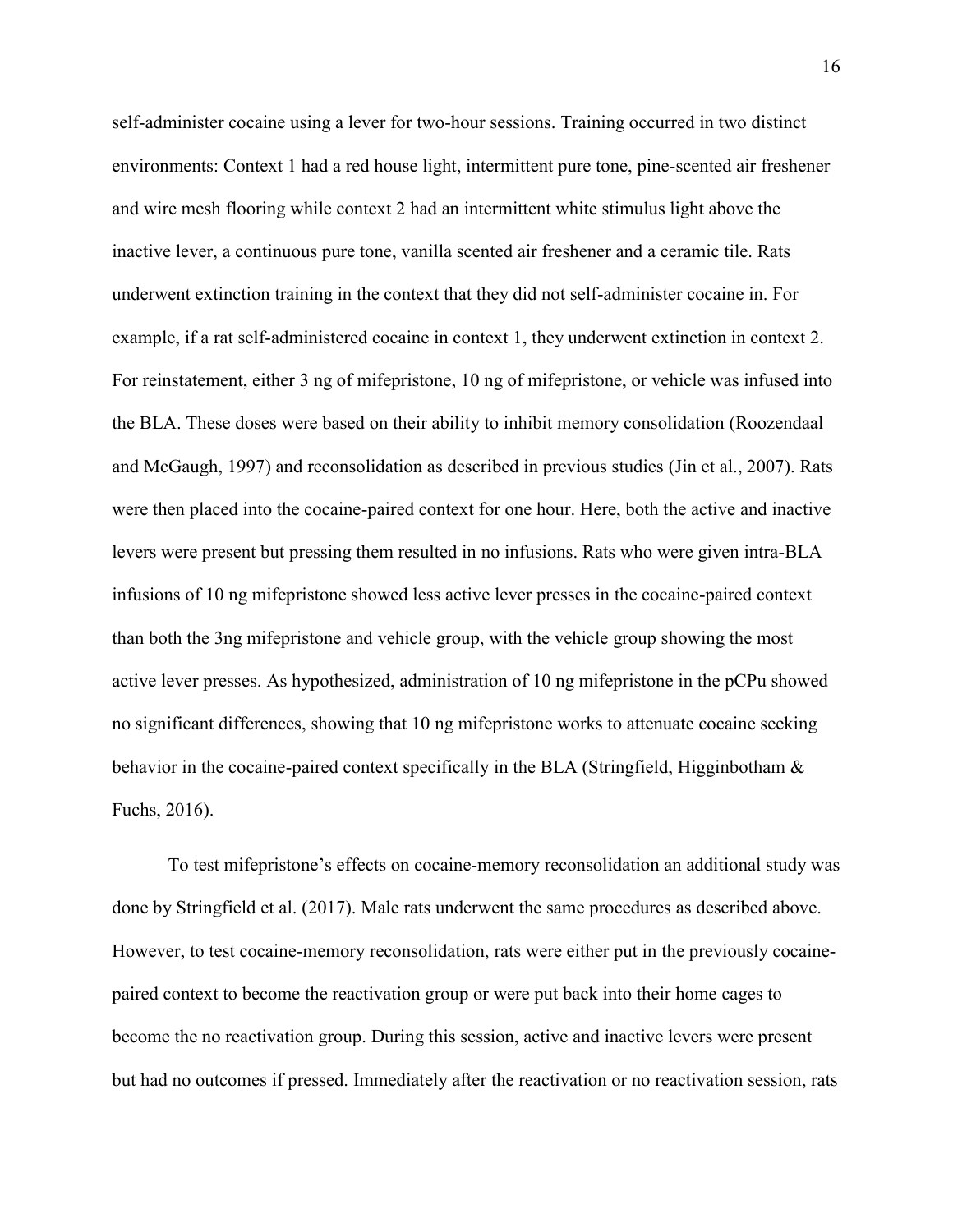received either vehicle, 3 ng or 10 ng mifepristone intra-BLA. Observations of the reactivation group showed that the 3-ng mifepristone group had more active lever presses than the vehicle group when put back into the cocaine context while the 10-ng mifepristone group did not. The no reactivation group showed no significant differences between the groups. To show specificity of BLA's role in cocaine-associated memories, 3 ng or vehicle was given to the posterior caudate putamen (pCPu) of mice. Mice given intra-pCPu after memory activation showed active lever pressing comparable to mice given vehicle. Mice given 3 ng of mifepristone who did not undergo reactivation showed more active lever presses than the vehicle group (Stringfield, Higginbotham, Wang, Berger, McLaughlin & Fuchs, 2017). Taken together, these results suggest that reactivation is important in reconsolidating memories in order to interfere with them. Furthermore, infusion of high-dose mifepristone is effective at impairing cocaine-associated memories and it's affects occur specifically at the BLA.

Corticosterone is the main glucocorticoid in rodents (Katsu & Iguchi, 2016) and because of this, Stringfield et al. wanted to measure corticosterone levels which was done by taking various blood samples at different time points (2017). Corticosterone levels were taken before extinction session seven and immediately after. They were also taken 24 hours before the memory reactivation session and immediately after exposure to the cocaine-paired context or after exposure to the home cage. Samples were also taken 30, 60, and 90 minutes after either 3 ng or 10 ng intra-BLA mifepristone, or vehicle. It was observed that post-session serum corticosterone levels were higher 30 minutes following rats who underwent the reactivation session as compared to rats who did not. However, serum corticosterone concentrations were increased only in rats who were given 10 ng mifepristone relative to baseline, but not rats given 3 ng of mifepristone or vehicle. In addition, there were no significant increases in corticosterone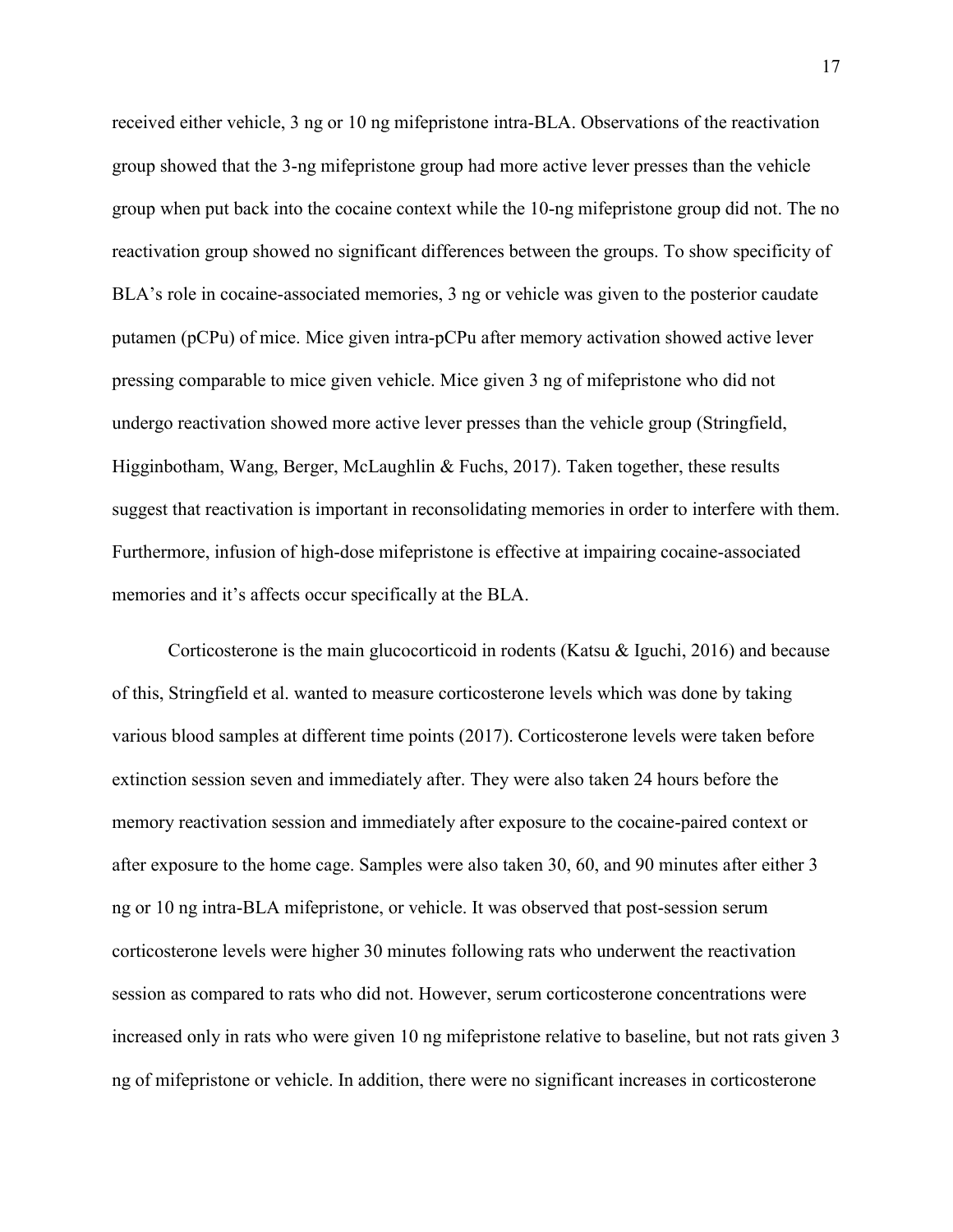levels across groups in rats put into their home cage (Stringfield, Higginbotham, Wang, Berger, McLaughlin & Fuchs, 2017). These results show that re-exposure to the cocaine context increases corticosterone levels which act on glucocorticoids to result in an increase of active lever pressing in these rats indicating that re-exposure to the cocaine context may be a stressor that causes an increase in cocaine seeking. Administration of 10 ng of mifepristone in rats reexposed to the cocaine-context resulted in an increase of corticosterone levels, but a decrease in active lever presses was observed. Therefore, the high dose of mifepristone may act to downregulate glucocorticoid receptors d the increase in corticosterone levels.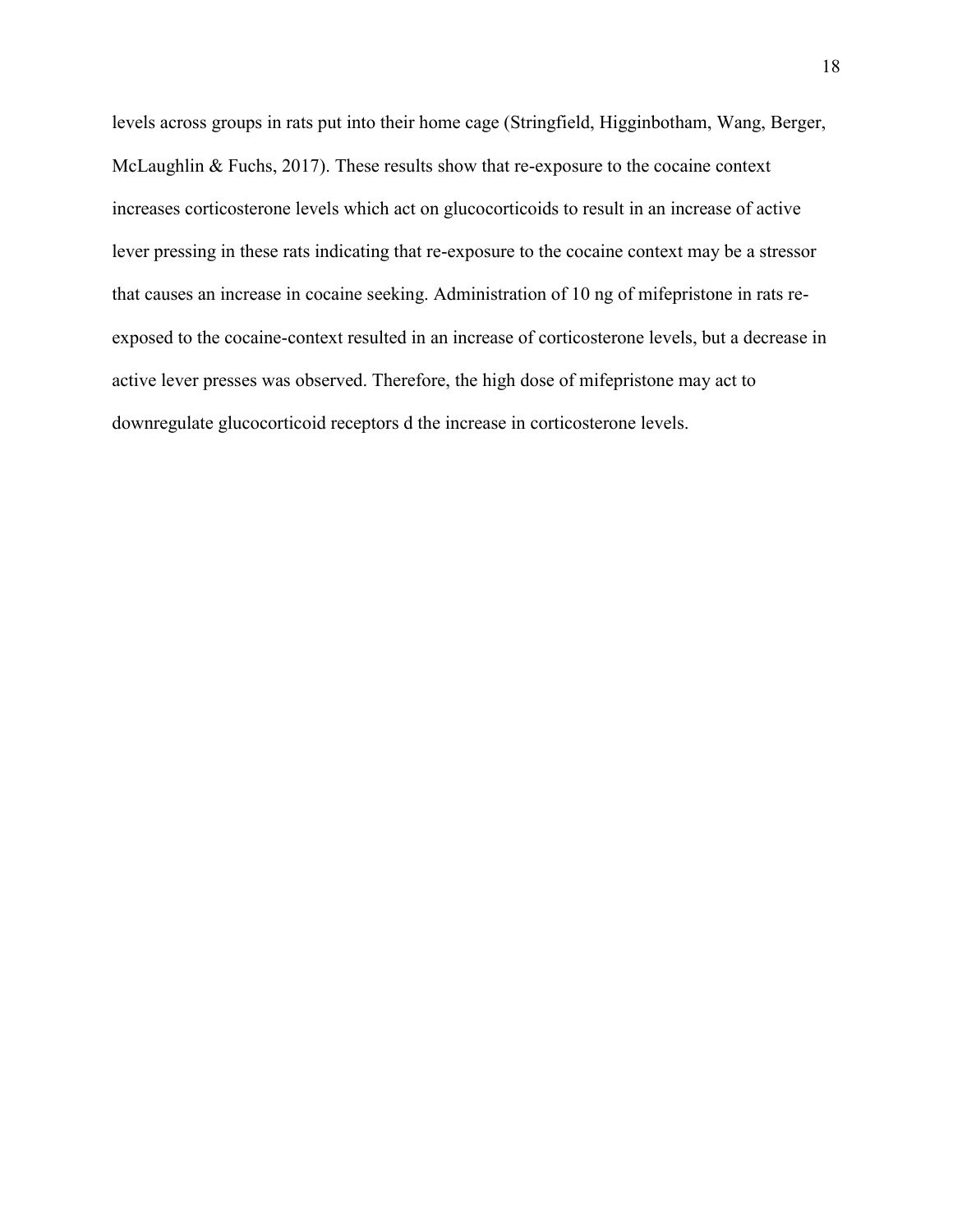## **DISCUSSION**

The findings discussed in this review suggest that chronic cocaine-use leads to alterations in proteins involved in regulating memory processes. These alterations in proteins occur via epigenetic modifications of the genes that are responsible for expressing these proteins. Memory plays an important role in the risk of relapse in that relapse is triggered by cues that remind an individual of taking a drug. Gaining knowledge of how proteins involved in memory processes are altered following cocaine-use is beneficial in understanding the underlying mechanisms involved as well as beneficial in helping to find a potential treatment for cocaine-use disorder.

The studies presented here did an excellent job at eliminating confounding variables such as making sure that a decrease in active lever presses was not due to impairment in learning acquisition. However, controlling for the environment too much does raise an issue in that it is impossible to control for all confounding variables in human studies. Therefore, these results may not be representative in regard to humans.

The research described above uses male rats as their subjects. While rodents are great models for exploring addiction, the underlying mechanisms and pathways may not be fully translatable to humans. Since there are some complexities to studying female rodents such as accounting for the estrous cycle, research studying female models of addiction is not as ideal. However, studying understanding how drug addiction affects females is beneficial. Women seem to have a greater reinforcing efficacy in response to cocaine as compared to males which in faster progression of the addiction as well as higher rates of relapse. Behavioral differences between the sexes are thought to be a major contributor to this divergence in humans. Studies show that,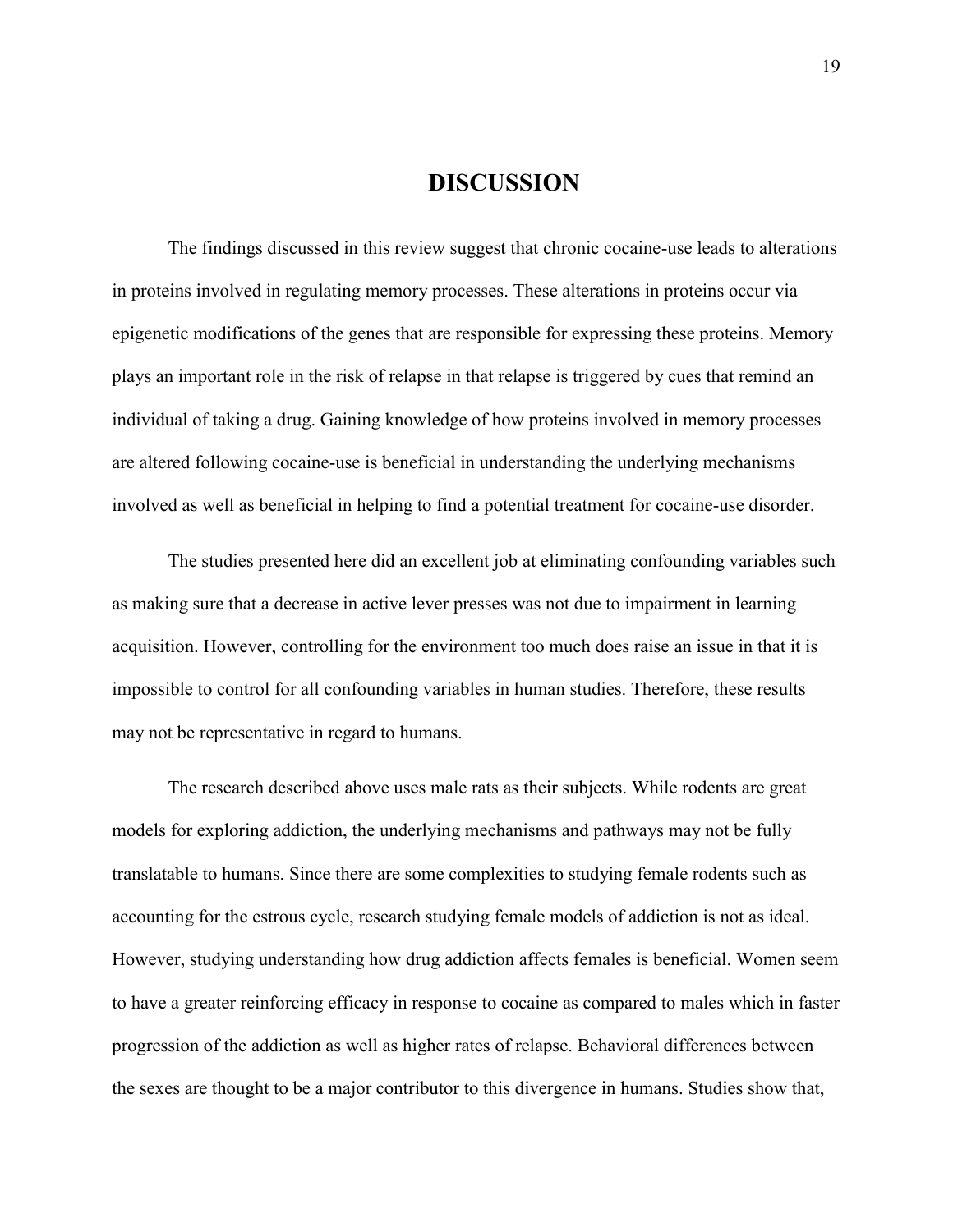in general, women use drugs in response to anxiety or depression, while males use drugs as a result of impulsivity. However, there is thought to be a biological effect at play as well. The exact biological cause is unknown, but it is thought that estradiol plays a role in this sex difference as estradiol has been found to act on dopamine receptors ("The Neuroscience of Cocaine", 2017). Thus, understanding the mechanisms underlying this sex difference would be advantageous in implementing personalized treatments for drug addiction.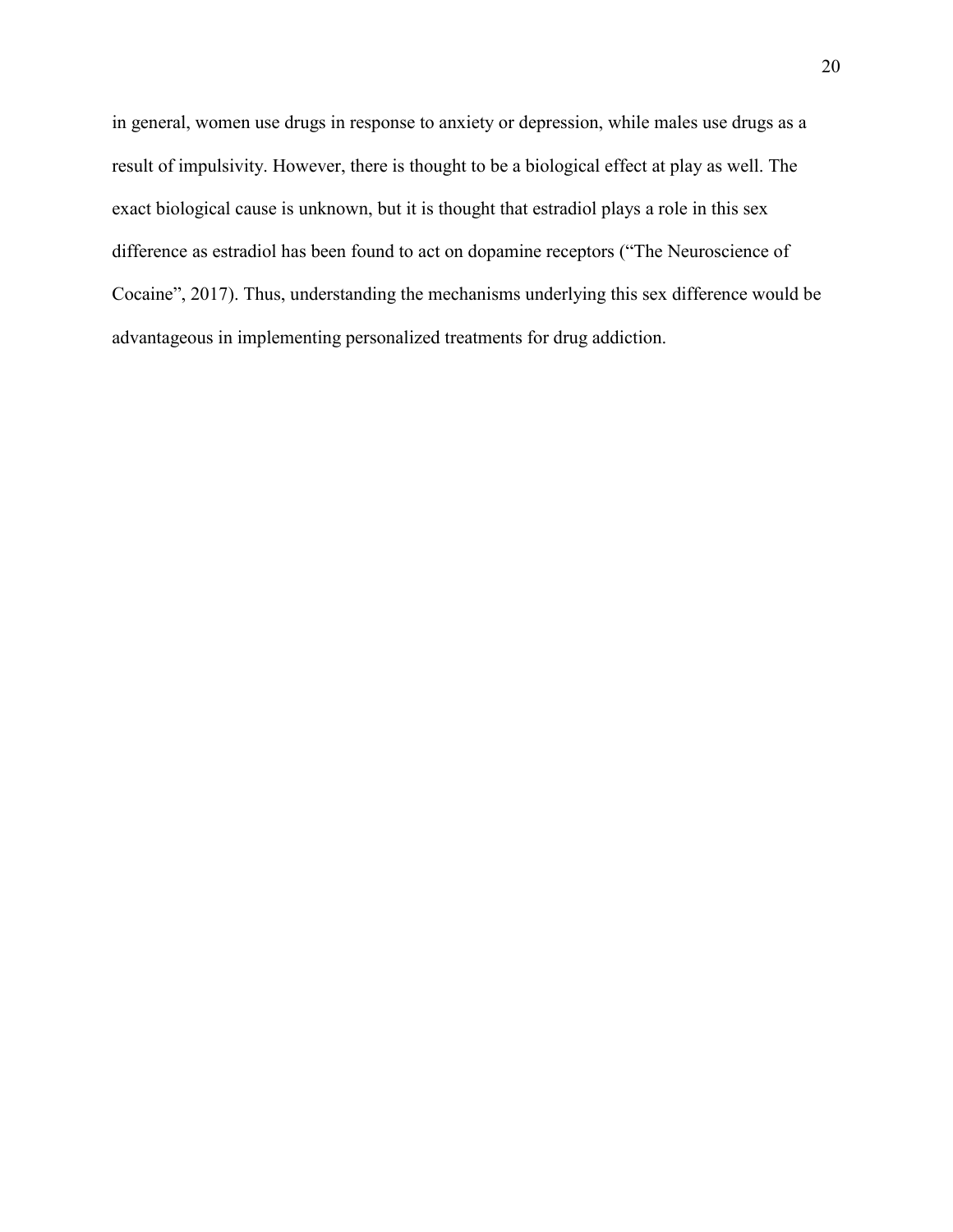## **RECCOMMENDATION FOR FUTURE STUDIES**

Future studies should aim to look at female models of drug addiction to gain a better understanding of how drug addiction may exert its effects in a sex-dependent way. While drug addiction in men is more likely to result in an overdose, women may be more susceptible to craving and relapse (National Institute on Drug Abuse, 2020). Exploring sex differences in drug addiction would be paramount in providing personalized treatment options. It is well known that the HPA-axis has a negative feedback loop which may be the cause for why the high dose of mifepristone results in an increase in corticosterone levels, but a decrease in active lever presses. However, the mechanisms of mifepristone's exact affects need to be studied further.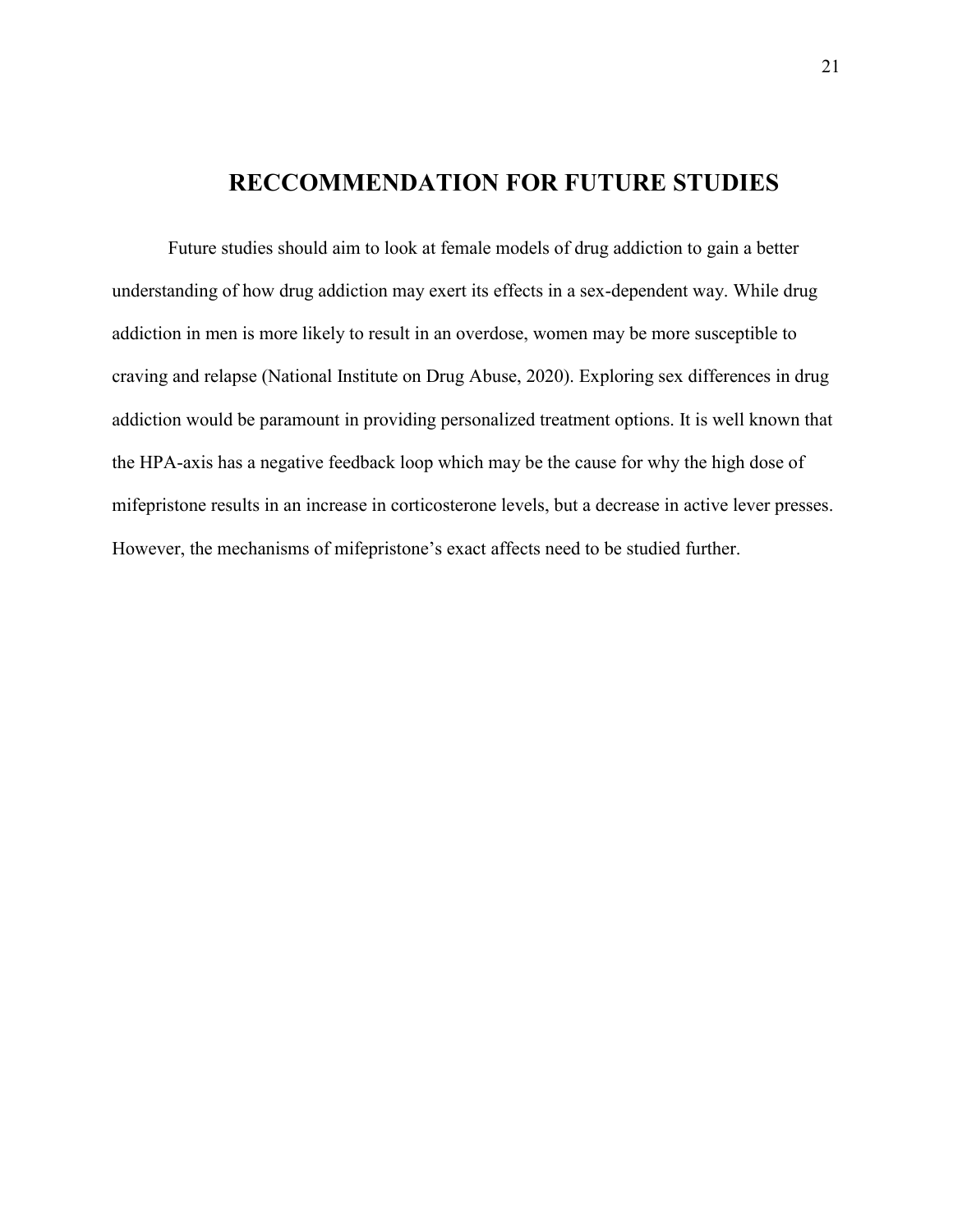## **REFERENCES**

American Addiction Centers (2020, February 3). Statistics on Drug Addiction.

<https://americanaddictioncenters.org/rehab-guide/addiction-statistics>

- American Psychiatric Association, DSM-5 Task Force. (2013). *Diagnostic and statistical manual of mental disorders: DSM-5™ (5th ed.).* Arlington, VA: American Psychiatric Publishing, Inc.
- Bardo, M. T. & Bevins, R. A. (2000) Conditioned place preference: What does it add to our understanding of drug reward? *Psychopharmacology 153*(1), 31-43. https://doi.org/10.1007/s002130000569
- Browne, C. J., Godino, A., Salery, M. & Nestler, E. J. (2020). Epigenetic mechanisms of opioid addiction*. Biological Psychiatry 87*(1), 22-33*.* https://doi.org/10.1016/j.biopsych.2019.06.027
- Butler, A. J., Rehm, J. & Fischer, B. (2017). Health outcomes associated with crack-cocaine use: Systemic meta-analyses. *Drug and Alcohol Dependence 180,* 401-416*.* https://doi.org/ 10.1016/j.drugalcdep.2017.08.036.
- Centers for Disease Control and Prevention. (2020). *Opioid overdose: Understanding the epidemic.* <https://www.cdc.gov/drugoverdose/epidemic/index.html>
- Damez-Werno, D., LaPlant, Q., Sun, H., Scobie, K. N., Dietz, D. M., Walker, I. M.,… Nestler, E. J. (2012). Drug experience epigenetically primes FosB gene inducibility in rat nucleus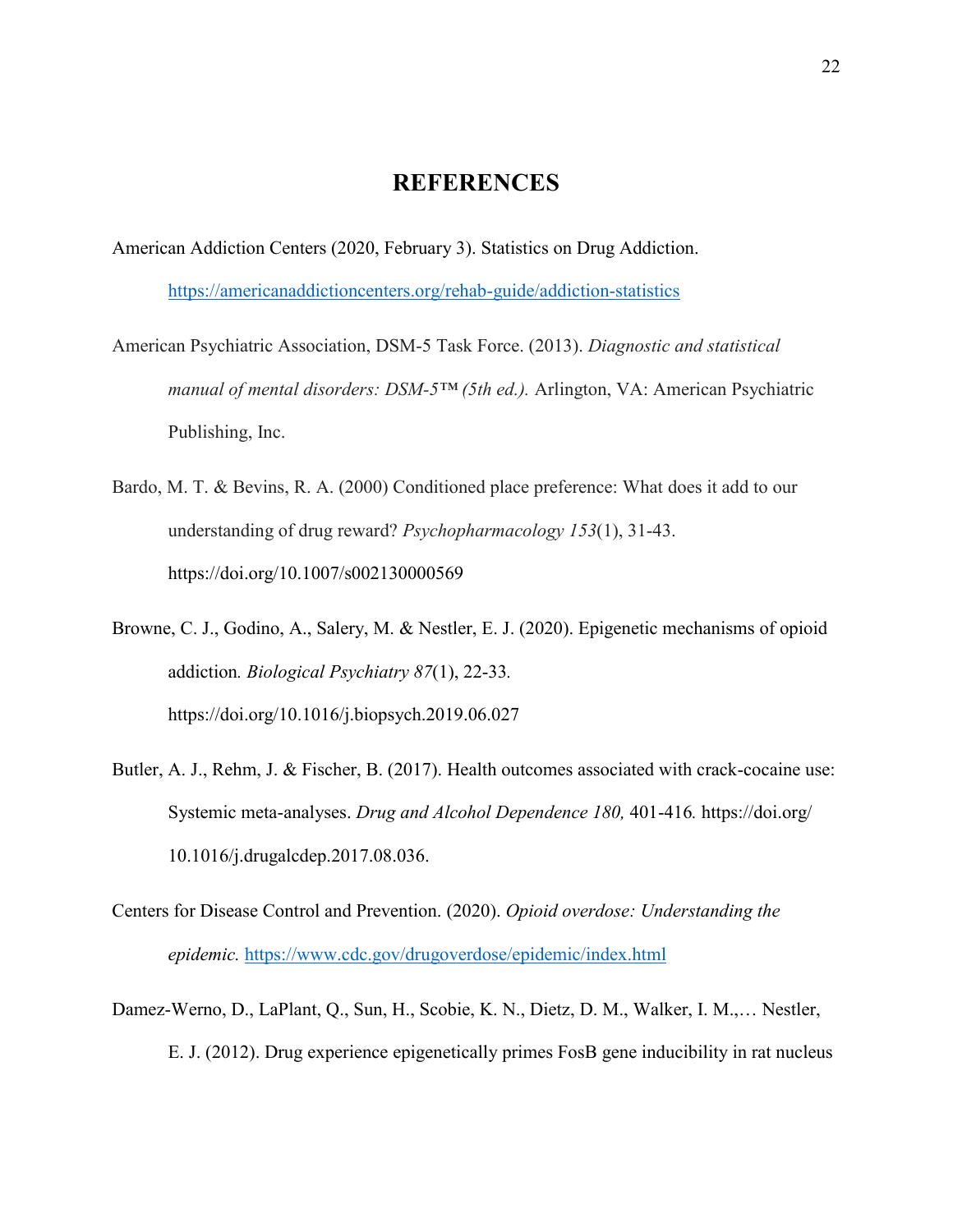accumbens. The *Journal of Neuroscience 32*(30), 10267–10272. https://doi.org/10.1523/JNEUROSCI.1290-12.2012

- Fuchs, R. A., Evans, K. A., Ledford, C. C., Parker, M. P., Case, J. M., Mehta, R. H. & See, R. E. (2005). The role of the dorsomedial prefrontal cortex, basolateral amygdala, and dorsal hippocampus in contextual reinstatement of cocaine seeking in rats. *Neuropsychopharmacology 30*, 296–309. https://doi.org/10.1038/sj.npp.1300579
- Eagle, A. L., Gajewski, P. A., Yang, M., Kechner, M. E., Al Masraf, B. S., Kennedy ,P. J., Wang, H., Mazei-Robison, M. S., Robison, A. J. (2015). Experience-dependent induction of hippocampal ΔFosB controls learning. *Journal of Neuroscience 35*, 13773– 13783. https://doi.org/10.1523/JNEUROSCI.2083-15.2015.
- Gajewski, P. A., Eagle, A. L., Williams, E. S., Manning, C. E., Lynch, H., McCornack, C.,…Robinson, A. J. (2019). Epigenetic regulation of hippocampal FosB gene expression controls behavioral responses to cocaine. *Journal of Neuroscience 39*(42), 8305-8314. https://doi.org/10.1523/Jneurosci.0800-19.2019
- Hamilton, P. J. & Nestler, E. J. (2019). Epigenetics and addiction. *Current opinion in neurobiology 59*, 128-136. https://doi.org/10.1016/j.conb.2019.05.005
- Katsu, Y. & Iguchi, T. (2016). Subchapter 95A-corticosterone. *Handbook of Hormones*, 527- 528. https://doi.org/10.1016/B978-0-12-801028-0.0.00228-2
- Klar, S.A., Brodkin, E., Gibson, E., Padhi, S., Predy, C., Green, C. & Lee, V. (2016). Notes from the field: furanyl-fentanyl overdose events caused by smoking contaminated crack cocaine – British Columbia, Canada, July 15-18, 2016. *Morbidity and mortality weekly report, 65*(37), 1015–1016.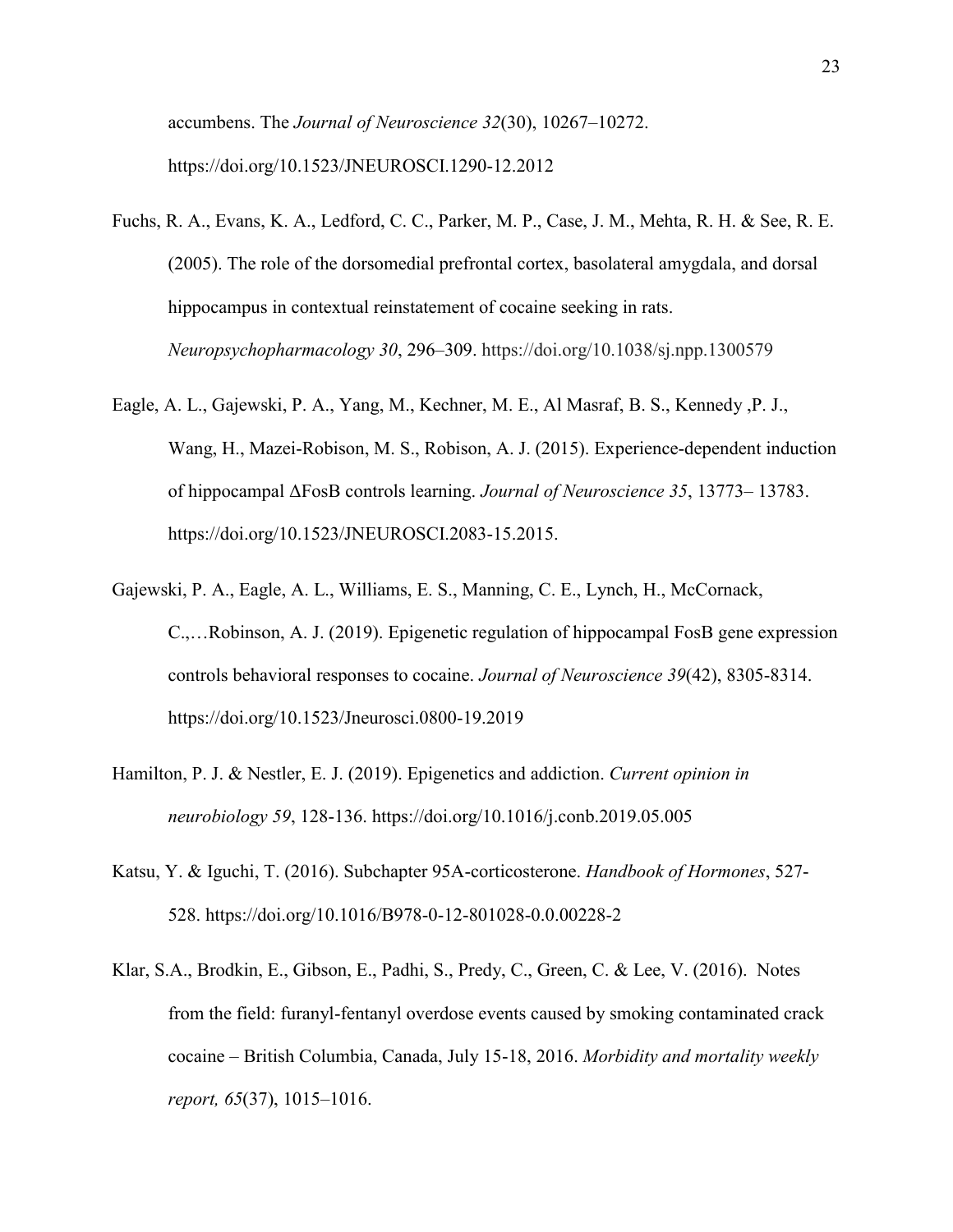- Luján, M. A., Castro-Zavala,A., Alegre-Zurano, L. & Valverde, O. (2018). Repeated cannabidiol treatment reduces cocaine intake and modulates neural proliferation and CB1R expression in the mouse hippocampus. *Neuropharmacology 143*, 164-175. https://doi.org[/10.1016/j.neuropharm.2018.09.043](https://doi.org/10.1016/j.neuropharm.2018.09.043)
- Maze, I., Covington, H. E., 3rd, Dietz, D. M., LaPlant, Q., Renthal, W., Russo, S. J.,…Nestler, E. J. (2010). Essential role of the histone methyltransferase G9a in cocaine-induced plasticity. *Science (New York, N.Y.)*, *327*(5962), 213–216. <https://doi.org/10.1126/science.1179438>
- Maddox, S. A., Watts, C. S. & Schafe, G. E. (2013). p300/CBP histone acetyltransferase activity is required for newly acquired and reactivated fear memories in the lateral amygdala. *Learning & Memory 20*, 109–119.<https://doi.org/10.1101/lm.029157.112>
- McCall Jones, C., Baldwin, G. T., & Compton, W. M. (2017). Recent Increases in Cocaine-Related Overdose Deaths and the Role of Opioids. *American Journal of Public Health*, *107*(3), 430–432.<https://doi.org/10.2105/AJPH.2016.303627>
- Monsey, M. S., Ruiz, S. G. & Taylor, J. R. (2020). Regulation of garcinol on histone acetylation in the amygdala and on the reconsolidation of a cocaine-associated memory. *Frontiers in Behavioral Neuroscience 13,* 281. https://doi.org/10.3389/fnbeh.2019.00281
- National Institute on Drug Abuse. (2017, April). *Trends & statistics: Overdose death rates*. <https://www.drugabuse.gov/related-topics/trends-statistics>
- National Institute on Drug Abuse. (2018). *Principles of drug addiction treatment: A researchbased guide (3rd edition).* National Institutes of Health.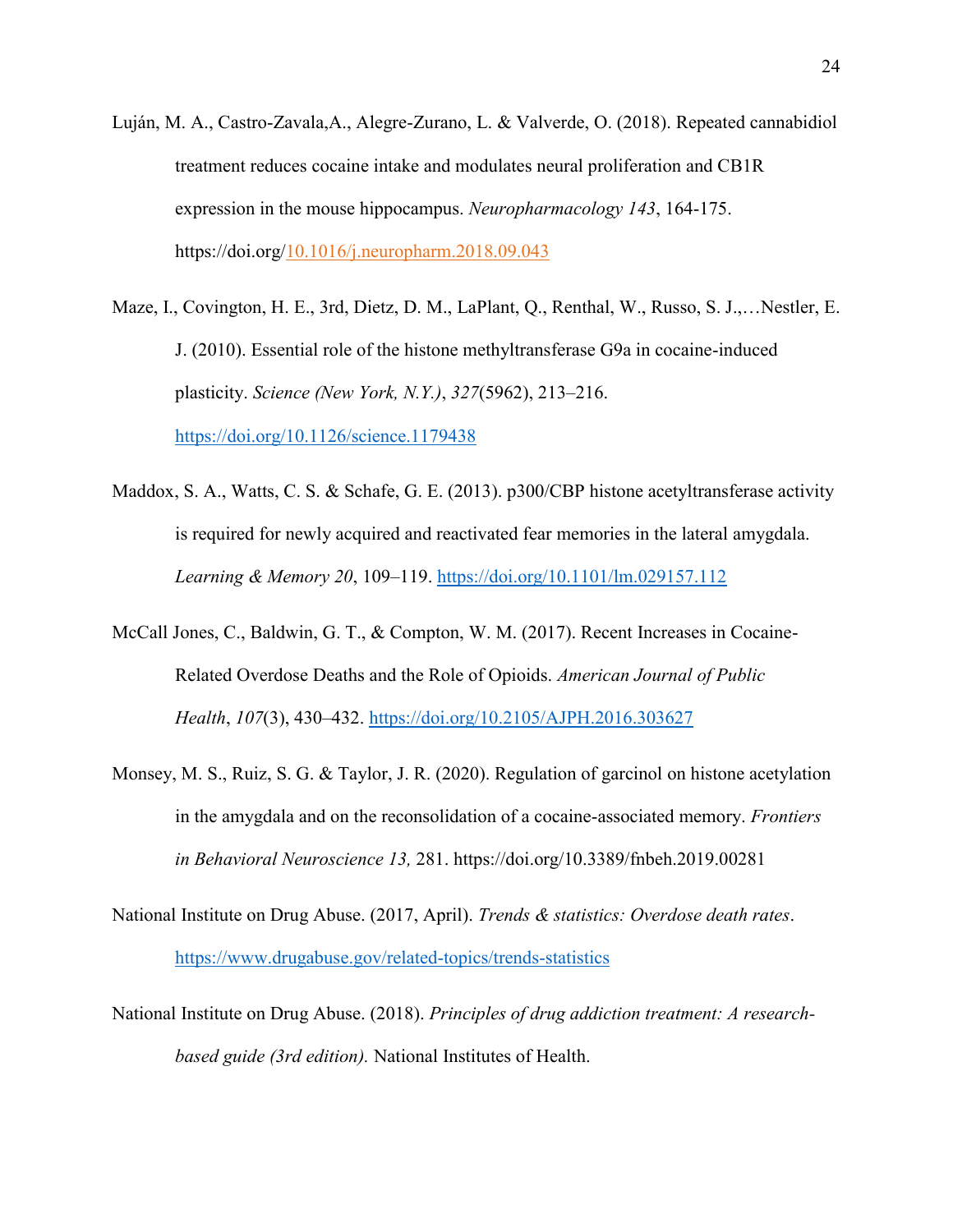- National Institute on Drug Abuse. (2020, April). *Sex and gender differences in substance use*. [https://www.drugabuse.gov/publications/research-reports/substance-use-in-women/sex](https://www.drugabuse.gov/publications/research-reports/substance-use-in-women/sex-gender-differences-in-substance-use)[gender-differences-in-substance-use](https://www.drugabuse.gov/publications/research-reports/substance-use-in-women/sex-gender-differences-in-substance-use)
- Nestler E. J. (2005). The neurobiology of cocaine addiction. *Science & practice perspectives*, *3*(1), 4–10.<https://doi.org/10.1151/spp05314>
- Preedy, V. R. (Ed). (2017). *The neuroscience of cocaine: Mechanisms and treatment* (pp.71-72). London, England: Academic Press
- Renthal, W., Kumar, A., Xiao, G., Wilkinson, M., Covington, H. E., 3rd, Maze, I.,… Nestler, E. J. (2009). Genome-wide analysis of chromatin regulation by cocaine reveals a role for sirtuins. *Neuron*, *62*(3), 335–348.<https://doi.org/10.1016/j.neuron.2009.03.026>
- Rich, M. T., Huang, Y. H., and Torregrossa, M. M. (2019). Plasticity at thalamoamygdala synapses regulates cocaine-cue memory formation and extinction. *Cell Reports 26*(4), 1010–1020.e5.<https://doi.org/10.1016/j.celrep.2018.12.105>
- Saladin, M. E., Gray, K. M., McRae-Clark, A. L., Larowe, S. D., Yeatts, S. D., Baker, N. L., Hartwell, K. J., & Brady, K. T. (2013). A double blind, placebo-controlled study of the effects of post-retrieval propranolol on reconsolidation of memory for craving and cue reactivity in cocaine dependent humans. *Psychopharmacology*, *226*(4), 721–737. <https://doi.org/10.1007/s00213-013-3039-3>
- Sinha, R., Fuse, T., Aubin, L. R. & O'Malley, S. S. (2000). Psychological stress, drug-related cues and cocaine craving. *Psychopharmacology 152*, 140-148. <https://doi.org/10.1007/s002130000499>